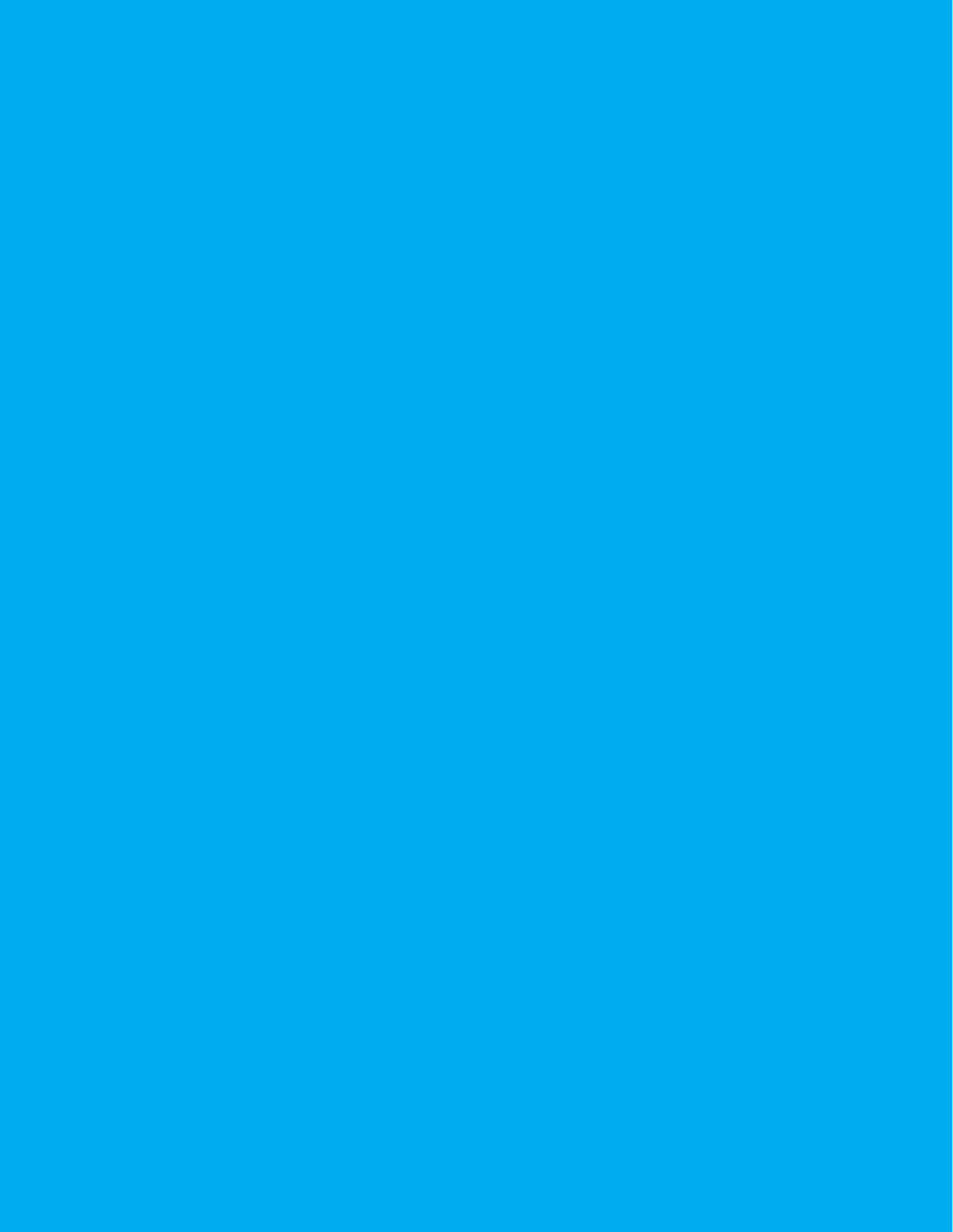## TABLE OF CONTENTS **3**

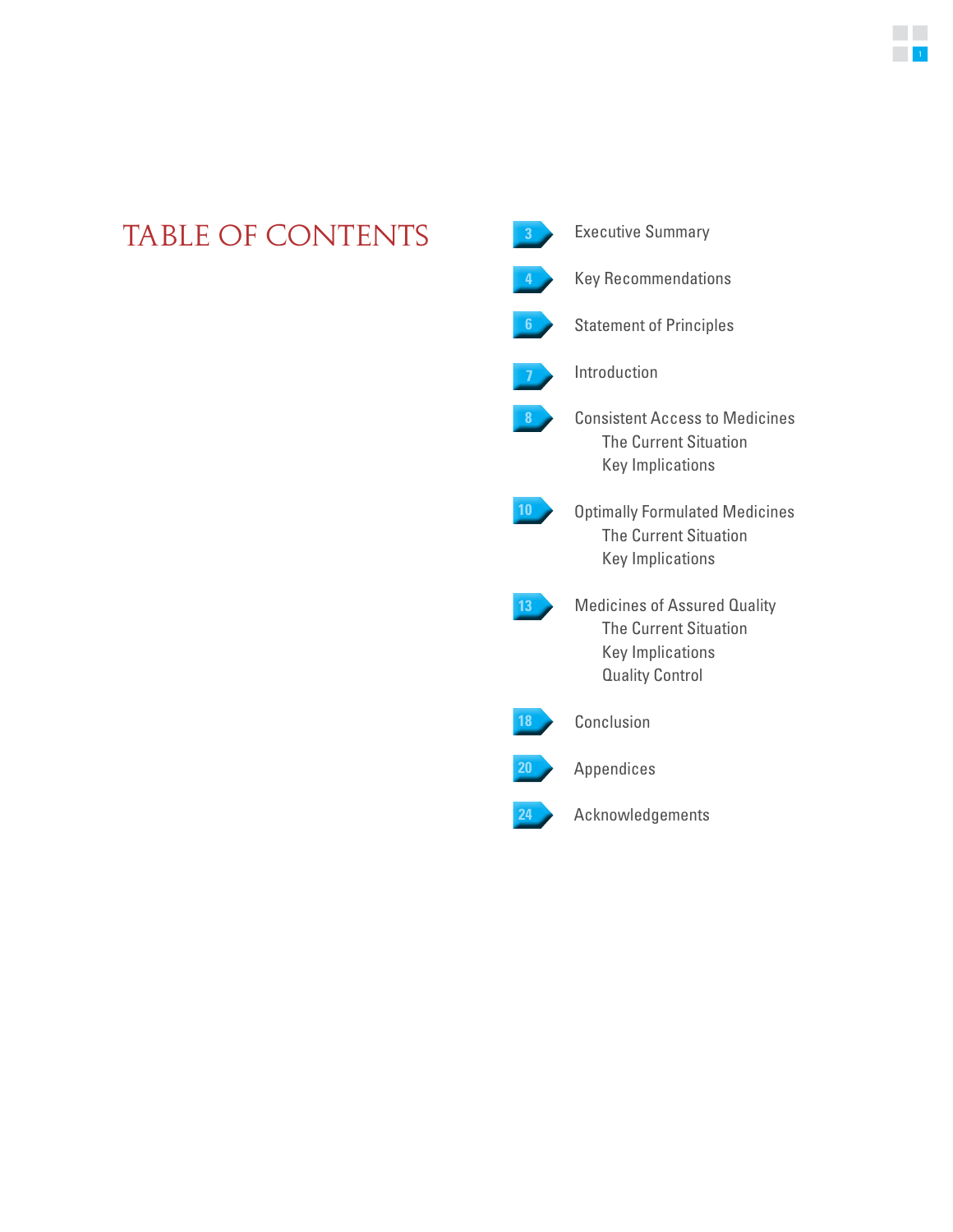

## **ABBREVIATIONS**

| <b>CHAI</b>        | <b>Clinton Health Access Initiative</b>                          |
|--------------------|------------------------------------------------------------------|
| FDC                | <b>Fixed-dose combination</b>                                    |
| <b>GDF</b>         | <b>Global Drug Facility</b>                                      |
| <b>GDP</b>         | <b>Good Distribution Practices</b>                               |
| GLP                | <b>Good Laboratory Practices</b>                                 |
| <b>GMP</b>         | <b>Good Manufacturing Practices</b>                              |
| <b>Global Fund</b> | Global Fund to Fight AIDS, Tuberculosis and Malaria              |
| <b>ICH</b>         | <b>International Conference on Harmonisation</b>                 |
| <b>MSH</b>         | <b>Management Sciences for Health</b>                            |
| <b>MSF</b>         | Médecins Sans Frontières                                         |
| <b>NTP</b>         | <b>National TB Program</b>                                       |
| <b>OSI</b>         | <b>Open Society Institute</b>                                    |
| <b>PPM</b>         | <b>Public-Private Mix programs</b>                               |
| PQ                 | <b>WHO Prequalification</b>                                      |
| <b>QA</b>          | <b>Quality Assurance</b>                                         |
| OC                 | <b>Quality Control</b>                                           |
| <b>TAG</b>         | <b>Treatment Action Group</b>                                    |
| TB                 | <b>Tuberculosis</b>                                              |
| <b>TB Alliance</b> | <b>Global Alliance for TB Drug Development</b>                   |
| <b>The Union</b>   | <b>International Union Against Tuberculosis and Lung Disease</b> |
| <b>WHO</b>         | <b>World Health Organization</b>                                 |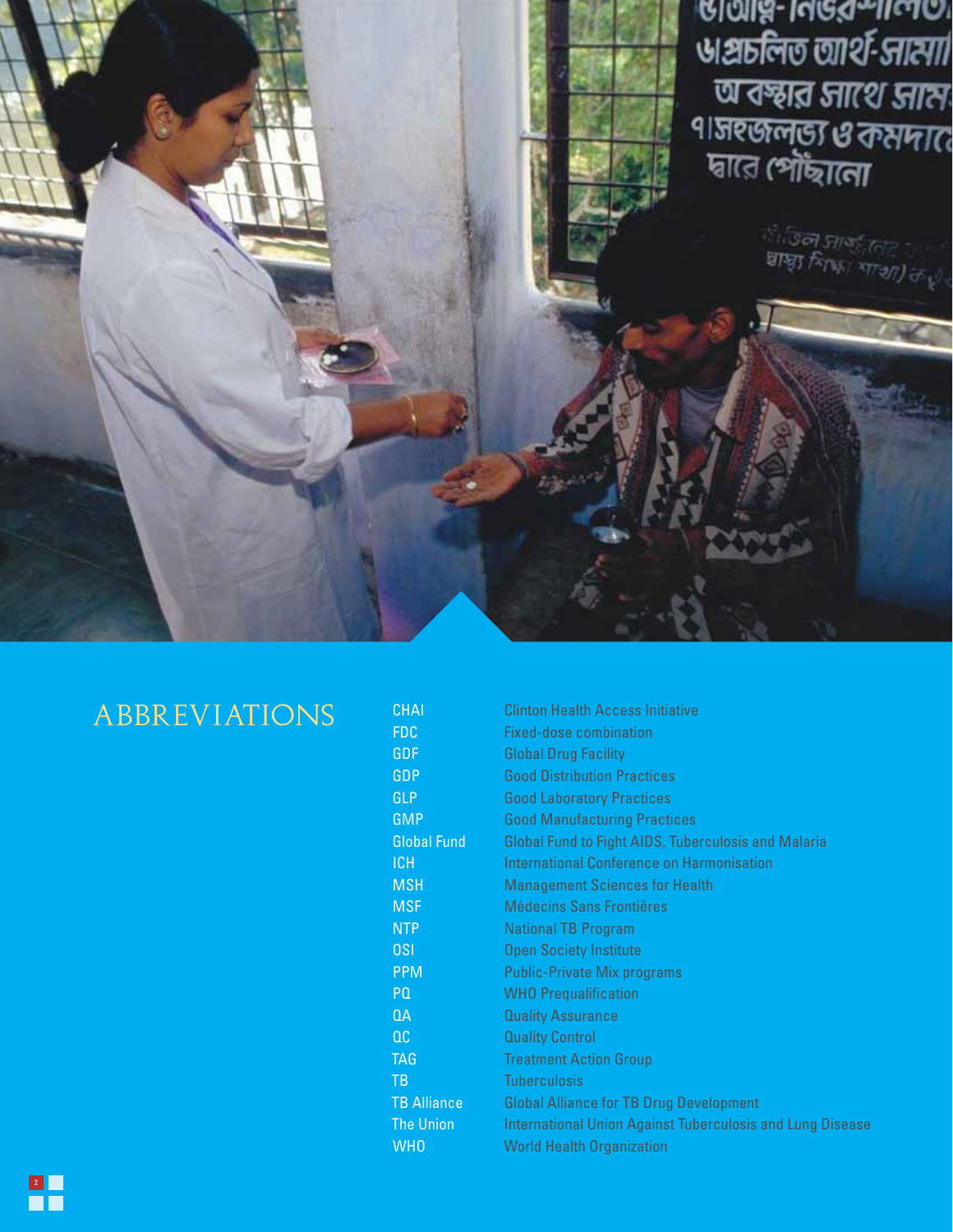## EXECUTIVE SUMMARY

Every tuberculosis (TB) patient in the world has the right to an uninterrupted supply of simple, safe and effective medicines for TB. But for too many TB patients globally, this is not happening. These patients are not getting the treatment they need when they need it.

When manufactured, administered and used correctly, first-line TB medicines are one of the most costeffective health interventions in the world. In the 50 years or so since they were developed, these drugs have been used to successfully treat millions of TB patients. Yet many TB patients around the world are at risk because they are not receiving the medicines they need, whether because of poor quality, interruptions in the drug supply known as stock-outs, or because they receive loose, single-drug pills that complicate treatment. Without consistent access to the right medicines at the right time, TB patients can default on their treatment and continue infecting those around them. Worse, they risk the development of drug-resistant TB strains or even death.

This report presents new evidence to document the challenges currently hindering effective first-line TB treatment worldwide and recommends some potential solutions. At the broadest level, it shows that many patients around the world currently do not have consistent access to quality-assured fixed-dose combination medicines (FDCs)—the gold standard of basic TB care. FDCs are medicines that have two or more drugs combined in a single pill, simplifying treatment for patients. The report also shows that several high-burden countries with growing capacity and the will to act, such as Brazil and China, are taking steps to address the situation. But more is needed to ensure that every TB patient globally receives the appropriate care.

In many countries, TB patients seek treatment predominantly in the private sector, where they may be given loose pills of unknown or substandard quality. Even when FDCs are used in the private sector, they are often not quality assured, and their dosages may vary considerably. In the public sector, on the other hand, there has been significant progress introducing FDCs broadly, but many of them are also of unknown quality. An initial examination of the

public sector in 10 selected countries shows that together they spend nearly three-quarters of their procurement budgets for first-line TB drugs—over US\$60 million annually—on medicines that are not required to meet the most stringent international quality standards recommended by the World Health Organization (WHO). There is also growing evidence of stock-outs that leave patients without any medicine at all. Issues like formulation and quality matter very little if patients are not able to take their TB medicines on time and every day, as prescribed.

Addressing this situation will require renewed commitment from everyone engaged in the fight against TB. National TB programs and procurement officials should increase supervision and monitoring to catch early signs of stock-outs and respond quickly and aggressively. At the same time, regulators need to work with manufacturers, the WHO and others to ensure that patients are getting quality-assured FDCs, even in the private sector. International donors also have a role to play by ensuring timely delivery of funds, supporting Public-Private Mix (PPM) programs to improve private sector treatment, and providing targeted resources and assistance to regulators and manufacturers for implementation and enforcement of quality standards.

The past decade has seen significant progress in scaling up effective treatment and case management programs for TB control, and the global incidence rate is now declining. Yet, because of population growth, the total number of cases each year continues to rise, and the number of deaths remains unacceptably high. The findings presented in this report send a warning that the world needs to refocus on the most basic level of TB care to protect the gains of recent years and speed momentum in the fight against TB. At the same time, drug resistance continues to spread and treatment of drug-resistant TB remains expensive and difficult, providing both human and economic incentives to get treatment right the first time.

As the report shows, there are still a number of gaps in our knowledge about first-line TB medicines, but the need for more research is not an excuse for inaction today. Ultimately, the world cannot continue to gamble with the lives of TB patients.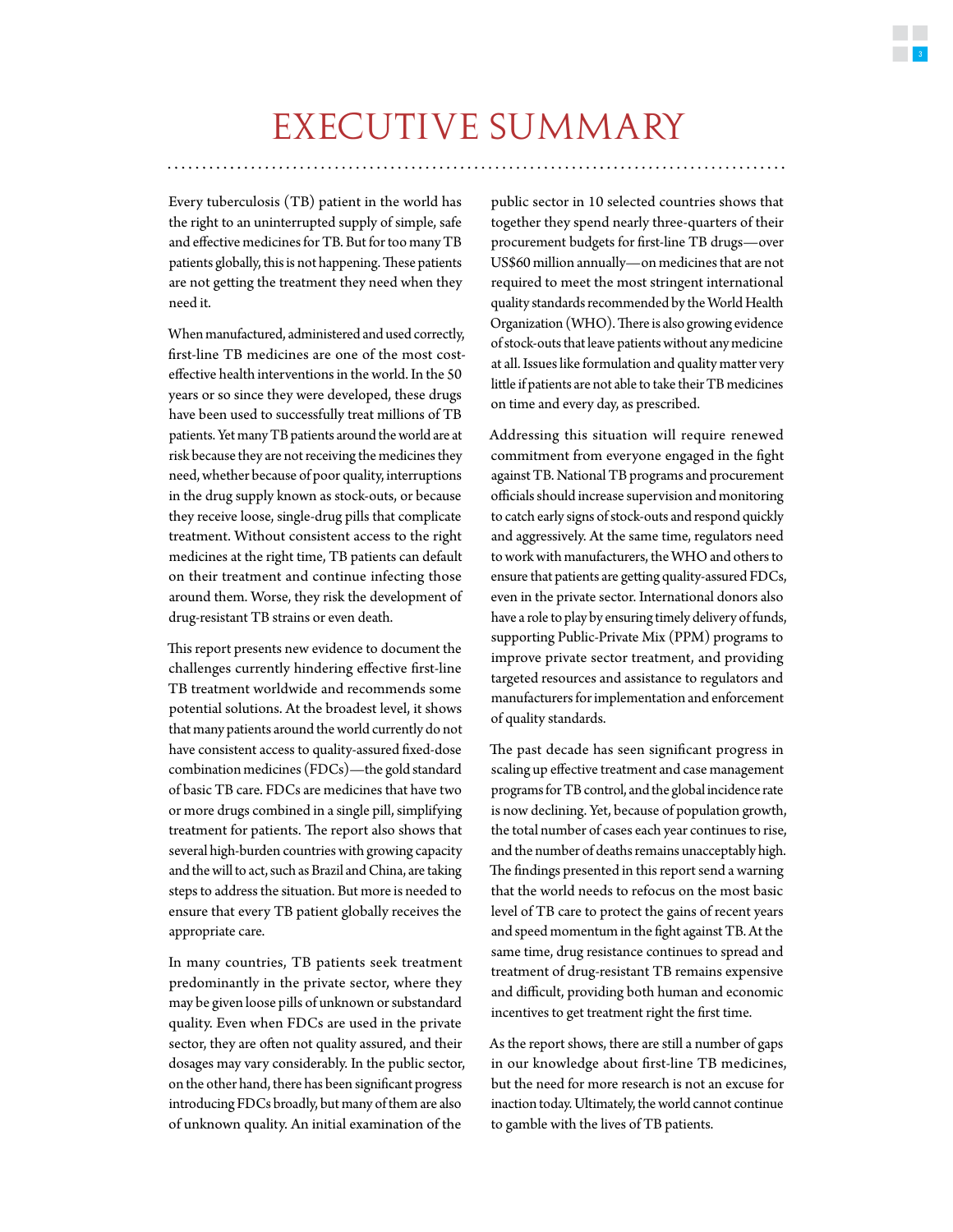## KEY RECOMMENDATIONS

### **Preventing Stock-outs**

#### *National TB Program Managers:*

- Increase overall supervision of stock quantities at all levels of the supply chain
- Integrate reporting of stock levels and impending stock-outs into national reporting mechanisms
- Develop and implement procedures to respond rapidly to reports or predictions of low stock levels in close coordination with national stock managers
- Report stock-outs to WHO to increase international transparency

#### *National Procurement Authorities:*

- Develop comprehensive forecasting systems to guide procurement in close coordination with national stock managers
- Ensure strong, open communication channels with national stock managers

#### *National Stock Managers:*

- Develop comprehensive forecasting systems to guide procurement in close coordination with national procurement officials
- Conduct comprehensive reviews of stock-outs to determine causes

#### *International Donors:*

- Ensure timely delivery of funds for procurement
- Support the development of the Global Drug Facility's Rapid Response Facility to ensure buffer stock
- Require a structured procurement and supply management plan, including attention to the issues above, in any major TB proposal

### **Increasing the Uptake of FDCs**

#### *National TB Program Managers:*

- Recommend use of FDCs as standard first-line treatment for all TB patients
- Devote sufficient resources to Public-Private Mix (PPM) initiatives so that they can be expanded to reach more patients in the private sector

#### *National Regulatory Authorities:*

• Restrict regulatory approval to FDCs that are quality-assured and in dosage combinations supported by WHO and country guidelines

#### *Manufacturers:*

• Produce FDCs only in strengths that are supported by evidence or that meet WHO policy guidelines

#### *Private Providers:*

- Prescribe FDCs whenever possible
- Prescribe only in the strengths recommended by the National TB Program (or WHO)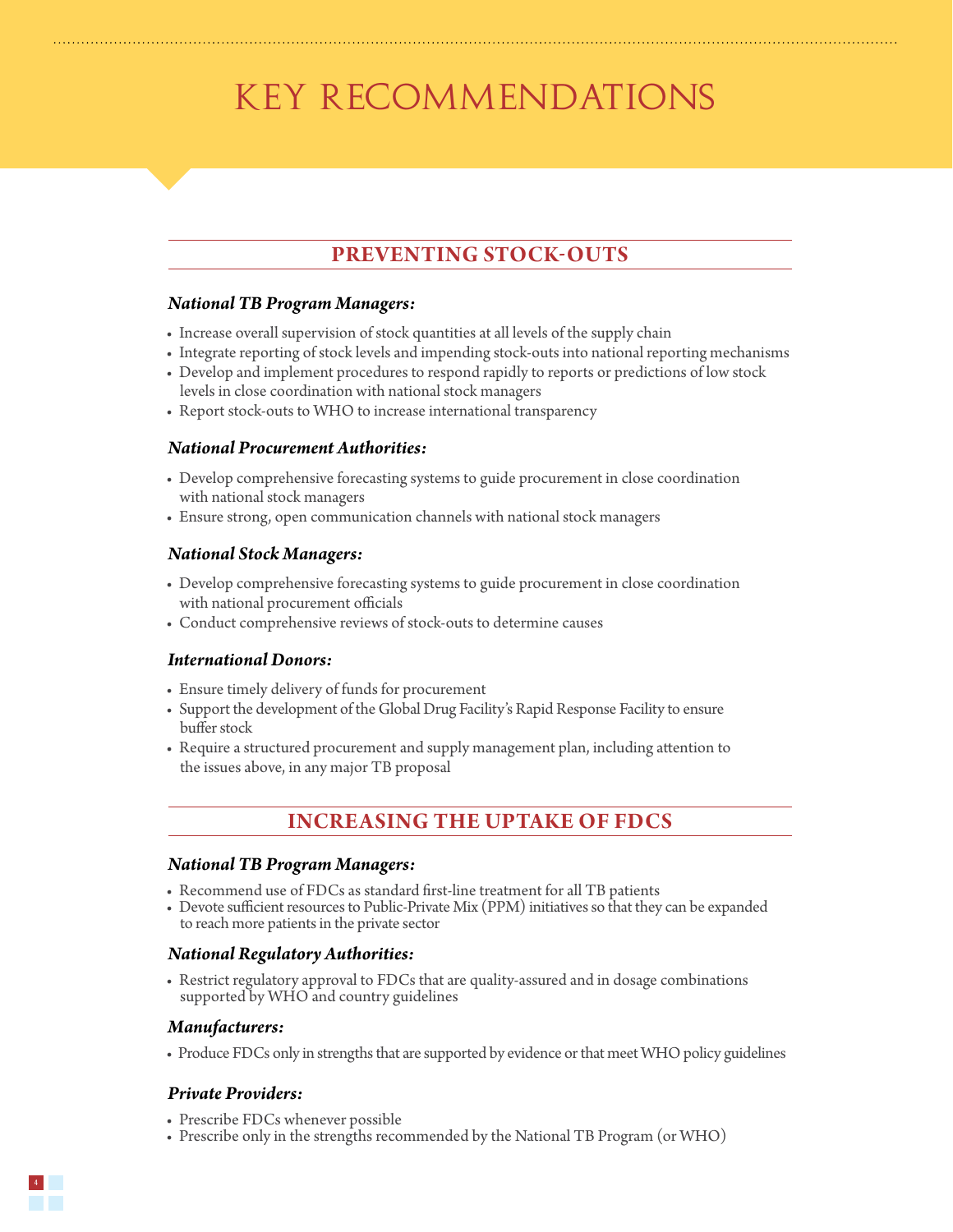## KEY RECOMMENDATIONS

#### *International Donors:*

- Support Public-Private Mix (PPM) programs designed to bring public sector TB treatment norms, including appropriate FDC use, to the private sector
- Highlight success stories to encourage further FDC use
- Invest in clinical trials of FDCs that include new TB drugs as they are developed and approved

### **Ensuring Quality-assured Medicines**

#### *National TB Program Managers:*

• Demand WHO standards of quality assurance for medicines in all tender documents

#### *National Regulatory Officials:*

- Institute and enforce compliance with WHO Good Manufacturing Practices (GMP) guidelines by local manufacturers
- Ensure that medicines registered and imported from international manufacturers are compliant with WHO GMP standards
- Institute and enforce registration requirements, Good Distribution Practices (GDP) guidelines, Good Laboratory Practices (GLP) guidelines, and international pharmacopoeia quality specifications for pharmaceutical substances in line with those required by the WHO
- Work with international and regional partners to strengthen national regulatory policy and apply and enforce internationally recognized quality standards
- Increase regulatory cooperation with regional regulatory authorities and the WHO Prequalification Programme (WHO PQ), where possible
- Ensure robust quality control testing of TB medicines
- Ensure clean distribution channels to limit the informal market

#### *Manufacturers:*

- Produce TB medicines that meet quality standards equivalent to those recommended by the WHO
- Produce FDCs only in strengths that are supported by evidence or that meet WHO policy guidelines
- Prequalify products with WHO PQ Programme

#### *Private Providers:*

- Only prescribe medicines that are in compliance with internationally recognized protocols
- Collaborate with NTP on the treatment of TB patients and/or referrals

#### *International Donors:*

- Provide technical and financial assistance to national regulators to enforce stringent quality standards and support regulatory cooperation
- Offer technical or financial support to major FDC manufacturers for quality assurance improvements
- Provide technical and financial assistance to support quality control testing
- Ensure quality assurance  $(QA)$  policies that restrict the use of donor funds to quality-assured products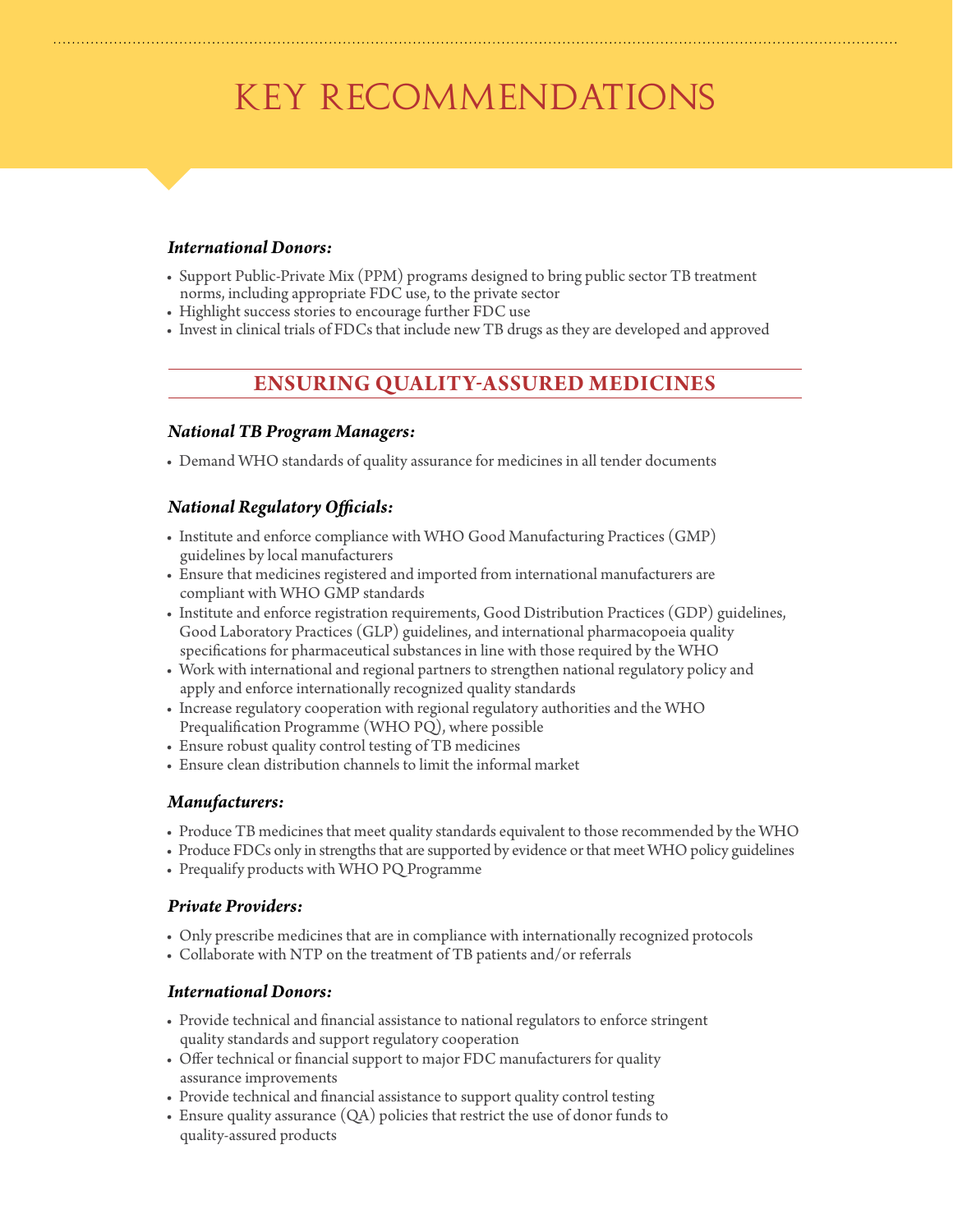

## STATEMENT OF PRINCIPLES

All first-line tuberculosis patients, regardless of where they live, should have **consistent access** to medicines that are **optimally formulated** (e.g., in fixed-dose combinations for both children and adults) and **quality-assured** (e.g., equivalent to the norms and standards mandated by the WHO Prequalification Programme or another stringent entity). These principles are in line with the WHO's policy and guidelines on TB medicine management.<sup>1</sup>

. . . . . . . . . .

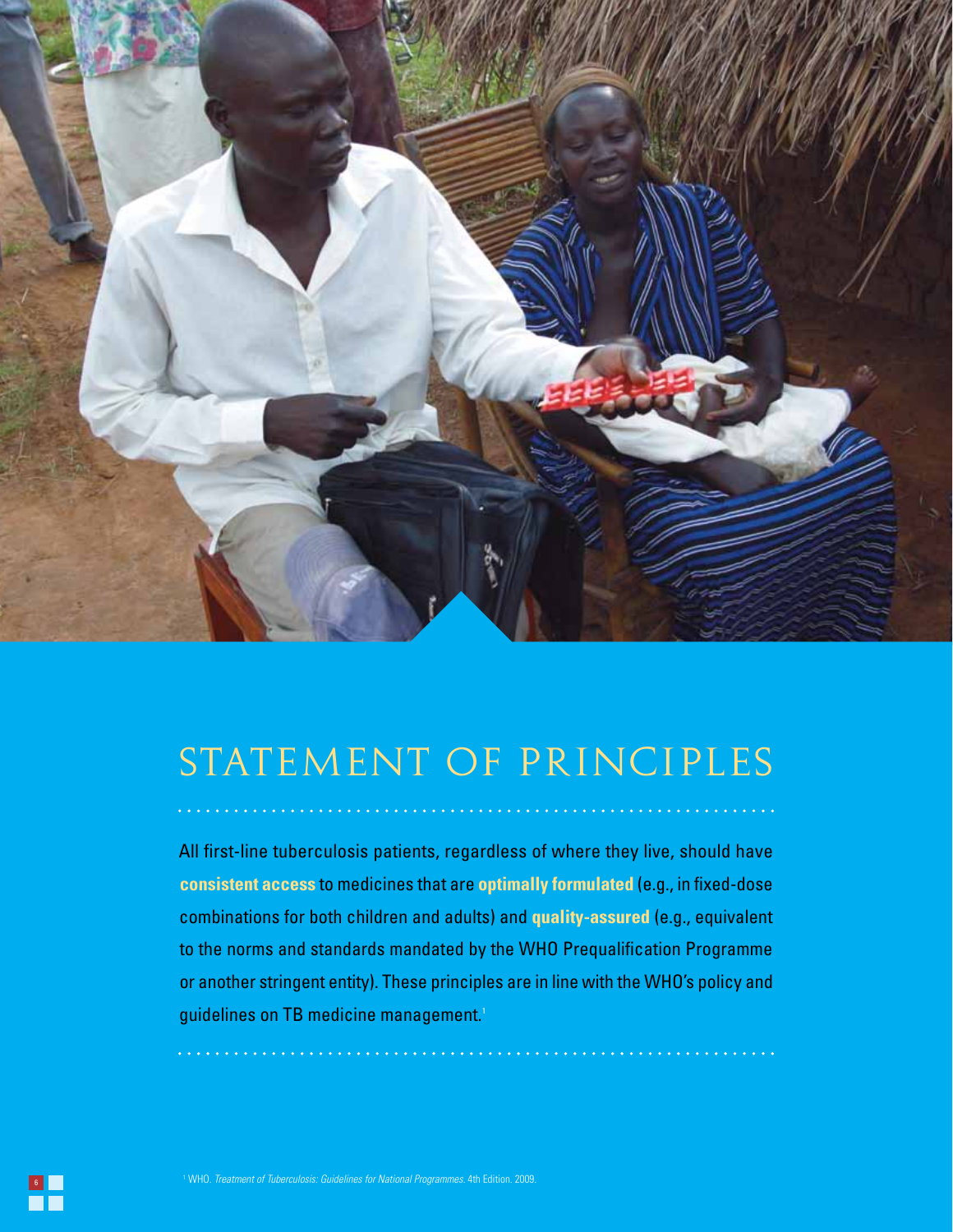## INTRODUCTION

TB is a treatable, curable disease, and yet it continues to kill some 1.8 million people globally every year. It is also the leading cause of death for people coinfected with HIV. While recent years have seen notable progress in the scale-up of effective TB programs worldwide, the total number of cases continues to rise. Now, the spread of drug-resistant strains of TB threatens to undo progress to date and create an untreatable epidemic.

Outdated and inadequate tools, political complacency and the rise of HIV/AIDS have all contributed to this situation. But more worryingly, the world also seems to be failing at the most basic level of TB care providing safe, effective and appropriate first-line medicines to TB patients. Too often, TB patients risk increased suffering, drug resistance or even death because the medicines they need are not available or are of poor quality. This situation is not acceptable.

In March 2010, a number of organizations came together in New York City to discuss what is known about the current flow of quality-assured first-line TB medicines. That meeting included representatives from the Bill & Melinda Gates Foundation, the Global Alliance for TB Drug Development (TB Alliance), the Clinton Health Access Initiative (CHAI), the

Global Drug Facility (GDF), the International Union Against Tuberculosis and Lung Disease (The Union), Treatment Action Group (TAG), Médecins Sans Frontières (MSF), Management Sciences for Health (MSH), IMS Health and Global Health Strategies.

This document summarizes the primary findings of that meeting and describes some of the major impediments that currently limit widespread and consistent access to optimally formulated, qualityassured treatment. These challenges are examined across both government-run health services and private health providers—sectors that pose significantly different challenges and will require different solutions. Ensuring that all patients receive adequate treatment will require addressing the challenges in both sectors. The document also looks at some of the critical gaps in current knowledge and areas of concern that may need further research.

Finally, the document discusses the important roles that key actors, including national TB programs, regulatory agencies, international donors, manufacturers and others, can play in strengthening medicine management. It highlights a number of key recommended actions that can be taken to address impediments to TB care.

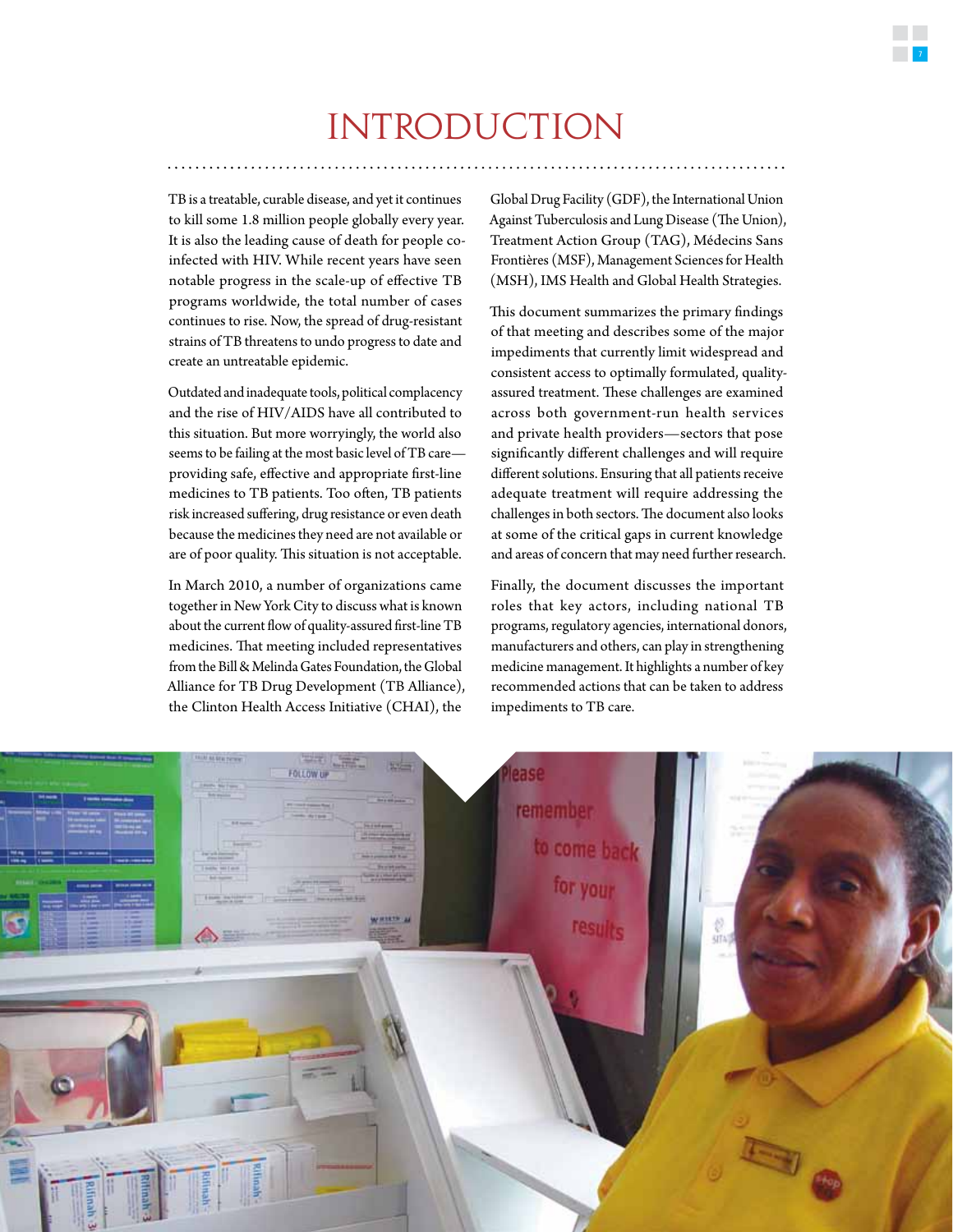## SECTION I CONSISTENT ACCESS TO MEDICINES

A basic function of any medicine supply system is reliable and consistent availability of the right medicines in the right place, at the right time, and in the right quantity. Stock-outs occur when this system fails. Health service providers experiencing a stock-out do not have the medicines they need to treat their patients. Stock-outs of TB medicines cause interrupted or delayed treatment, which in turn can drive the development of drug resistance or increased risk of mortality. Addressing this problem is critical to ensuring consistent and effective care.

#### **The Current Situation**

While comprehensive data on stock-outs does not exist, anecdotal and self-reported evidence suggests that stock-outs of TB medicines continue to be a problem at multiple levels in the public sector of many countries. Between 2006 and 2007, data selfreported to the WHO by high-burden countries indicated a considerable increase in stock-outs

of first-line TB medicines at both the central and peripheral levels (see Figure 1 below), although this may simply reflect better reporting. Support agencies such as MSH, Open Society Institute (OSI), and The Union have also recently observed specific and significant medicine stock-outs in several countries.



**Figure 1:** Percentage of high-burden countries that self-reported stock-outs of first-line TB drugs in 2006 and 2007

Source: Global Tuberculosis Control: Epidemiology, Strategy, Financing. WHO 2009; Global Tuberculosis Control: Surveillance, Planning, Financing, WHO 2008. These reports, the latest available, cover data from 2006 and 2007.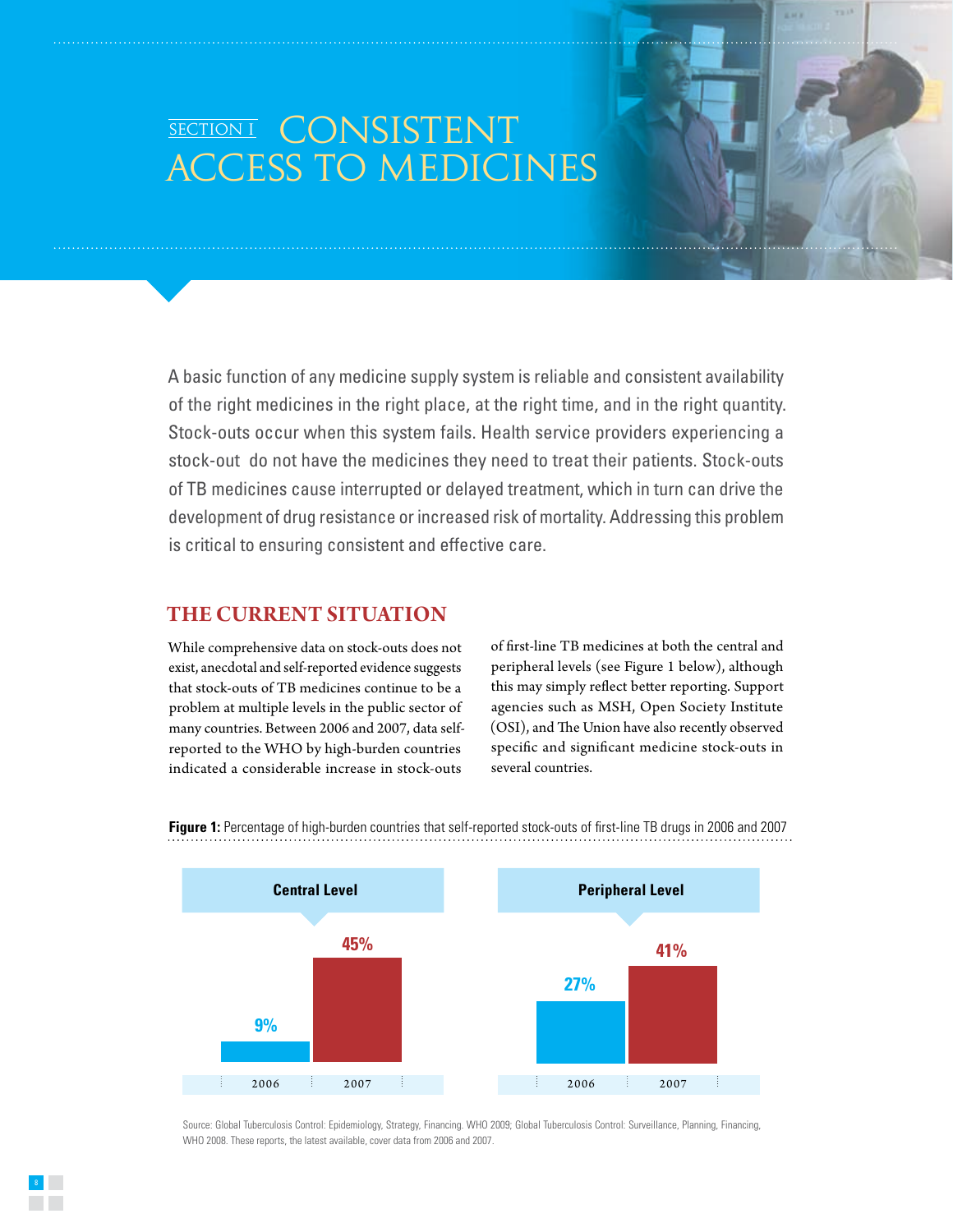There is no doubt that stock-outs remain a major challenge worldwide, including in countries that use FDCs, and that the reported number of stock-outs is likely an underestimate of the true extent of the problem. Problems that lead to stock-outs can occur at any stage of the supply chain, including in selection, procurement, distribution and use, and can vary by country. Examples of some key drivers of stock-outs include:

**Logistics:** Logistical challenges include a lack of formal information or inventory systems, inadequate storage space, transportation difficulties in getting medicines to peripheral locations, and delayed port clearance or other importation difficulties.

**Resources:** Insufficient or delayed funding, sometimes due to donor or national budget cycles, can also lead to stock-outs.

**Procurement planning:** Sometimes national TB programs and other partners involved in procurement lack the means to systematically quantify TB drug needs and to place orders at the right time in the procurement cycle.

**Management attention:** Stock-outs often occur because of a lack of attention or coordination in the medicine management system. Political and administrative commitment at the highest level, therefore, can help avert stock-outs.

#### **Key Implications**

A strong medicine management system must maintain a constant sense of its inventory at each level of the national system (central, intermediary and peripheral) and allow for sufficient buffer stocks. The system should also translate these stock figures into

time horizons to highlight impending stock-out risks. When inventory drops below a defined buffer stock level ("replenishment level"), a detailed procedure should be followed to initiate resupply. The national TB program should also actively supervise stock levels as an element of its monitoring and oversight. Finally, the medicine management system should be capable of generating comprehensive overall consumption forecasts, with several time horizons, to aid in planning, budgeting, price negotiation and other aspects of medicine management.

Enough data exists to confirm that stock-outs are indeed a widespread problem, but more information is required in order to pinpoint specific drivers of stockouts in each country, flag them for rapid remediation, and track changes over time. In each country, a clear, standardized model to identify and report stock-outs should be integrated into intermediary and peripheral reporting mechanisms by national programs. Over time, robust information should be used not to describe stock-outs, but to highlight impending stock-outs and resolve them before they happen. In addition, this model should be linked to WHO reporting mechanisms to increase transparency and visibility around stock-out problems.

Any stock-out reporting model should clearly identify:

- Level where the stock-out situation is occurring (central, intermediary, peripheral)
- Products concerned
- Date when a stock-out begins and the number of weeks without medicines
- Number of patients without treatment
- Reasons identified locally for the situation
- Actions undertaken to correct the situation

### CASE STUDY **1 Uganda and Stock-outs**

In 2009, numerous stock-outs of first-line TB drugs were reported at Mulago Hospital, one of Uganda's biggest hospitals located in Kampala. Community groups monitoring stock levels in the country claimed that the hospital occasionally went as long as three months without having certain TB medicines available for patients. Other causes of concern were a lack of pediatric TB medicines and the use of expired TB medicines for treatment. *The New Vision,* a Ugandan newspaper, reported that stock-outs were also occurring at other public hospitals and that the causes ranged from a lack of funding to procurement deficiencies and mismanagement of supplies.

Under the umbrella of the Stop Stock-Outs Campaign in Uganda, the community groups that discovered the stock-outs immediately

reported them and began lobbying the government to ensure a regular supply of TB medicines. The government responded by revising the drug distribution process and empowering the country's National Medical Stores (NMS) to play a bigger role in procurement and distribution. This reform allowed the Ministry of Finance to fund the NMS directly. Previously, NMS was paying for medicines on credit or with loans, sometimes from commercial banks that charged interest. The reform cut out the middleman and helped the NMS to pay for TB medicines on time. It also increased the ratio of drugs to be purchased by NMS rather than district health centers, centralizing procurement and giving NMS greater oversight of the procurement and distribution system. While other problems remain, these steps have addressed an important inefficiency that was contributing to stock-outs.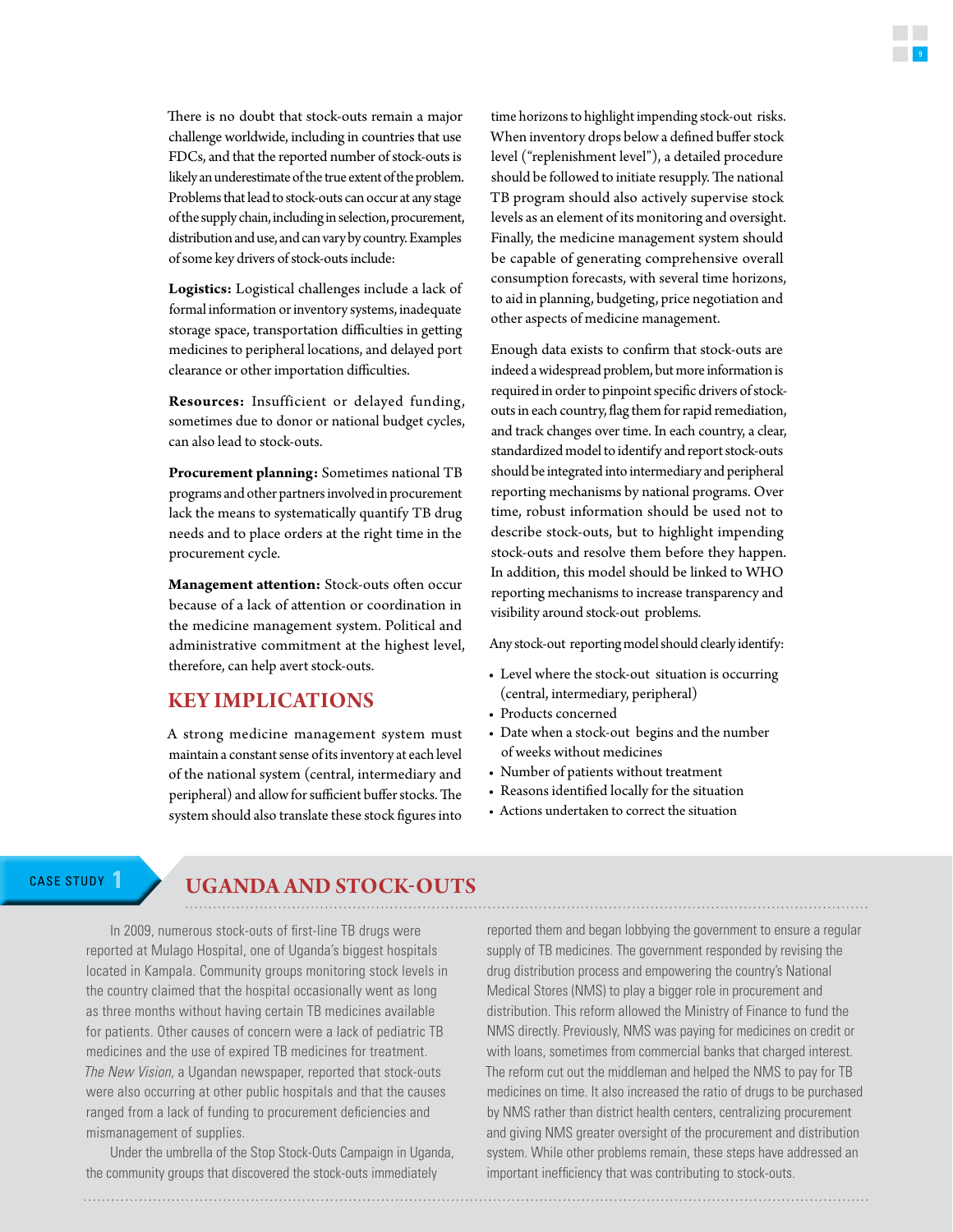## SECTION II OPTIMALLY FORMULATED MEDICINES

FDCs are medicines that have two or more drugs combined in a single pill. FDCs can strengthen basic TB control by standardizing case management, preventing monotherapy that can lead to drug resistance, reducing the pill burden for patients, and simplifying procurement and distribution. FDCs can decrease the number of pills a patient has to take from as many as 15 or 16 down to three or four at a time, making treatment more acceptable to the patient and increasing the likelihood of treatment adherence.

Because of these benefits, the WHO recommends using FDCs to treat TB patients.2 It is also important that FDCs are used in standard dosages to avoid the risks of over- or under-dosing. For children, the WHO recommends child-friendly formulations, such as appropriate doses of dispersible tablets, to avoid the risk of giving children incorrect dosages when they are given parts of adult pills. Additionally, as new drugs currently in the pipeline are developed and approved, they should be incorporated into FDCs and adopted as soon as possible.

#### **The Current Situation**

#### *Public Sector*

With several exceptions, most public TB treatment programs currently use some form of  $\rm FDC,^3$  a trend encouraged by the WHO, the GDF—an international mechanism that aims to increase access to quality-assured TB drugs—and by countries themselves. In China and India, however, which contain 35% of the world's TB cases, non-FDCs

continue to predominate in the public sector. China plans to migrate to an FDC-based first-line treatment regimen over time, but India continues to favor single-medicine pills distributed in co-blister packs.

#### *Private Sector*

In some countries, TB patients are more likely to receive treatment in the private sector than in the public sector.4 Yet evidence from 10 high-burden countries suggests that in many of these private markets, single-medicine pills are widely used.<sup>5</sup> In fact, the private market consists predominantly of loose pills in half of the 10 countries examined. In those same countries, the total volume of TB medicines in the private market and the proportion consisting of FDCs has remained largely constant over the past five years.<sup>6</sup> It was also found that the use of FDCs is not necessarily the same in the public and private sectors in certain countries. In India, for example, the public sector has not adopted FDCs, but FDC sales are strong in the Indian private sector.<sup>7</sup>



<sup>&</sup>lt;sup>2</sup> WHO. *Treatment of Tuberculosis: Guidelines for National Programmes.* 4th Edition. 2009.<br><sup>3</sup> Of the 22 bigh-burden countries. 20 use either 2-drug EDCs or 2- and 4-drug EDCs as their

<sup>&</sup>lt;sup>3</sup> Of the 22 high-burden countries, 20 use either 2-drug FDCs or 2- and 4-drug FDCs as their predominant first-line TB dosing forms in the public sector; the only exceptions are India and China. TB Alliance/MSH Country Introduction Study, 2009.

<sup>4</sup> TB Alliance/IMS, *Pathway to Patients,* 2007.

<sup>5</sup> TB Alliance/IMS Health, Forthcoming study on TB drugs in the private sector. 2010.

<sup>6</sup> TB Alliance/IMS Health, Forthcoming study on TB drugs in the private sector. 2010.

<sup>7</sup> Clinton Health Access Initiative interviews, 2009. TB Alliance/IMS Health, Private Sector Study, 2010.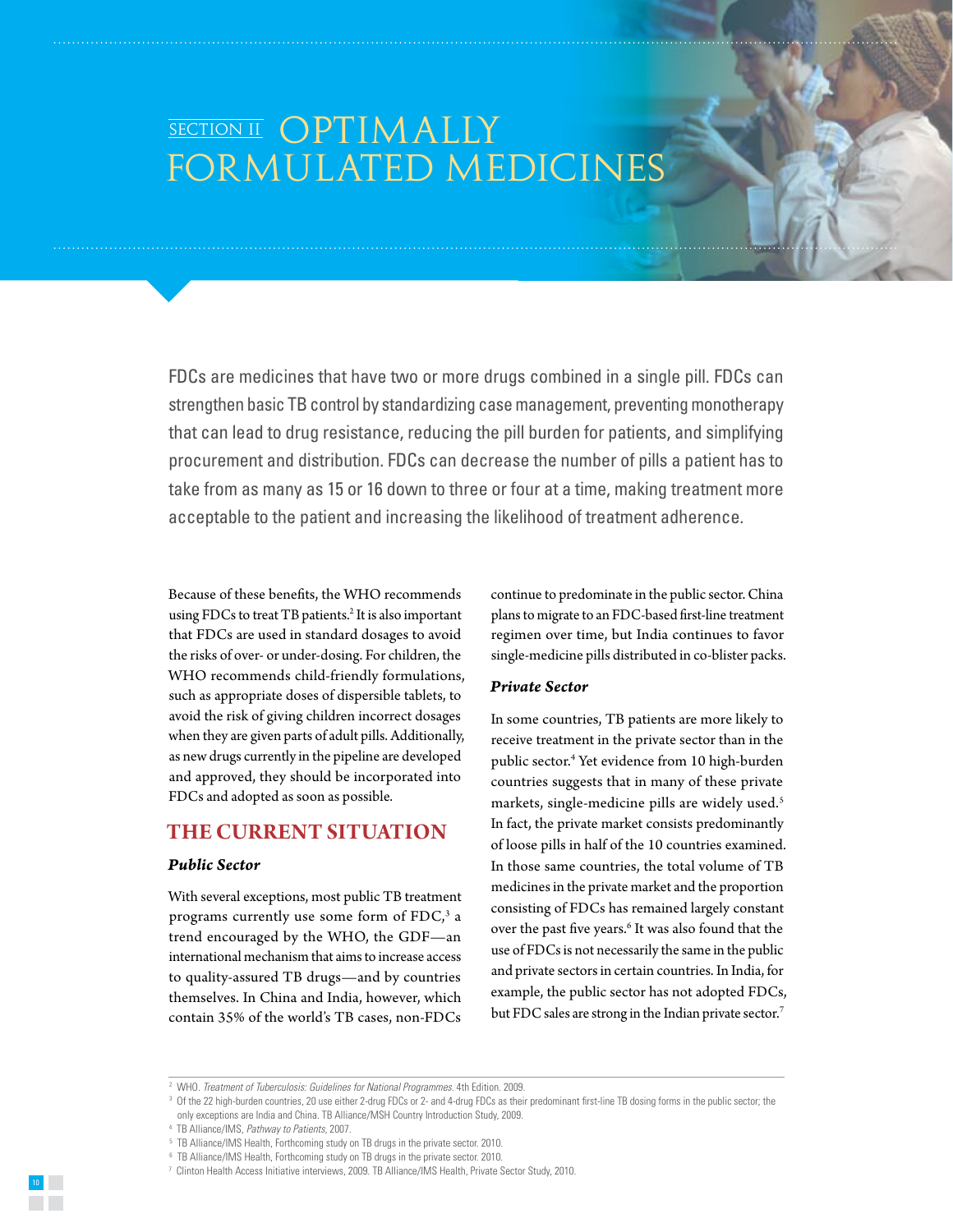In countries where the private market consists predominantly of FDCs, many patients are given FDCs with dosage ratios that the WHO and national policy makers consider suboptimal. Data from the same 10 countries showed a total of 74 different first-line FDC dosage variants in use in the private sector.<sup>8</sup> In India alone, there are 48 distinct dosage combinations of FDCs available in the private sector. This lack of standardization makes correct dosing more complicated for both the provider and the patient and in turn increases patients' risk for treatment failure and drug resistance—even when FDCs are used.

The barriers to FDC use in the private sector are unclear, but price may be a factor in some countries. In Indonesia, Russia, Thailand and Vietnam—four high-burden countries where single-medicine pills are more common in the private sector—FDCs cost 90% to 372% more than single-drug regimens in the private sector.9 These countries may suffer from a vicious cycle of low volumes and higher prices for FDCs, with the low volumes resulting in insufficient competition, less production optimization, and fewer economies of scale. In five high-burden countries whose private sectors are dominated by FDCs, on the other hand, FDC prices tend to be more similar to those of single-drug regimens, ranging from 49% less to 23% more.

#### **Key Implications**

#### *Public Sector*

Each country makes its own choice about whether to use FDCs in the public sector, and any strategy to encourage FDC use must take national preferences and needs into account. When considering ways to increase the use of correctly formulated and dosed FDCs in the public sector, there are roughly three different categories of countries:

**Those already using FDCs:** This includes 20 of the 22 high-burden countries, including all of the highburden countries in Africa.<sup>10</sup> In these cases, little advocacy or technical support is needed, with the possible exception of revised pediatric formulation recommendations. There is an opportunity, however, to collect stories and other evidence from patients, providers and supply managers to be used to advocate for FDC usage elsewhere.

**Those currently migrating toward FDC usage:**  In Brazil, efforts are underway to increase local manufacturing capacity to support a shift to a fourdrug combination formulation (4-FDCs) for use in the intensive phase of treatment rather than multiple formulations. China is moving from single-medicine pills to 2-FDCs, 3-FDCs and 4-FDCs. Ongoing technical and advisory support is required to ensure

### CASE STUDY **2 Brazil and FDCs**

Before 2009, standard first-line TB treatment in Brazil involved a three-drug intensive phase and two-in-one FDCs. There was no demand for or local manufacturers of four-in-one FDCs. However, the government's national survey of drug resistance showed a worrying rise in cases of drug-resistant TB since the late 1990s—despite the national scale-up of DOTS during that same period. Given the rise in drug resistance, the National TB Program (NTP) recommended a fourdrug intensive phase and four-in-one FDCs as the standard first-line treatment across the country.

In March 2009 at the Stop TB Partners' Forum in Rio de Janeiro,

the Minister of Health announced the change in policy. The NTP worked with the Department of Science & Technology at the Ministry of Health to procure a two-year supply of FDCs from an Indian manufacturer while simultaneously working to negotiate a technology transfer to be able to produce four-in-one FDCs domestically. Since then, the Brazilian government has worked with international partners to begin national production of FDCs with the eventual goal of obtaining WHO PQ approval. The NTP began introducing four-in-one FDCs for use in the intensive phase of treatment in health centers across the country at the end of 2009.

<sup>&</sup>lt;sup>8</sup> TB Alliance/IMS Health, Forthcoming study on TB drugs in the private sector. 2010.

<sup>9</sup> TB Alliance/IMS Health, Forthcoming study on TB drugs in the private sector. 2010.

<sup>&</sup>lt;sup>10</sup> Afghanistan, Bangladesh, Brazil, Cambodia, DR Congo, Ethiopia, Indonesia, Kenya, Mozambique, Myanmar, Nigeria, Pakistan, Philippines, Russian Federation, South Africa, Thailand, Uganda, Tanzania, Vietnam and Zimbabwe.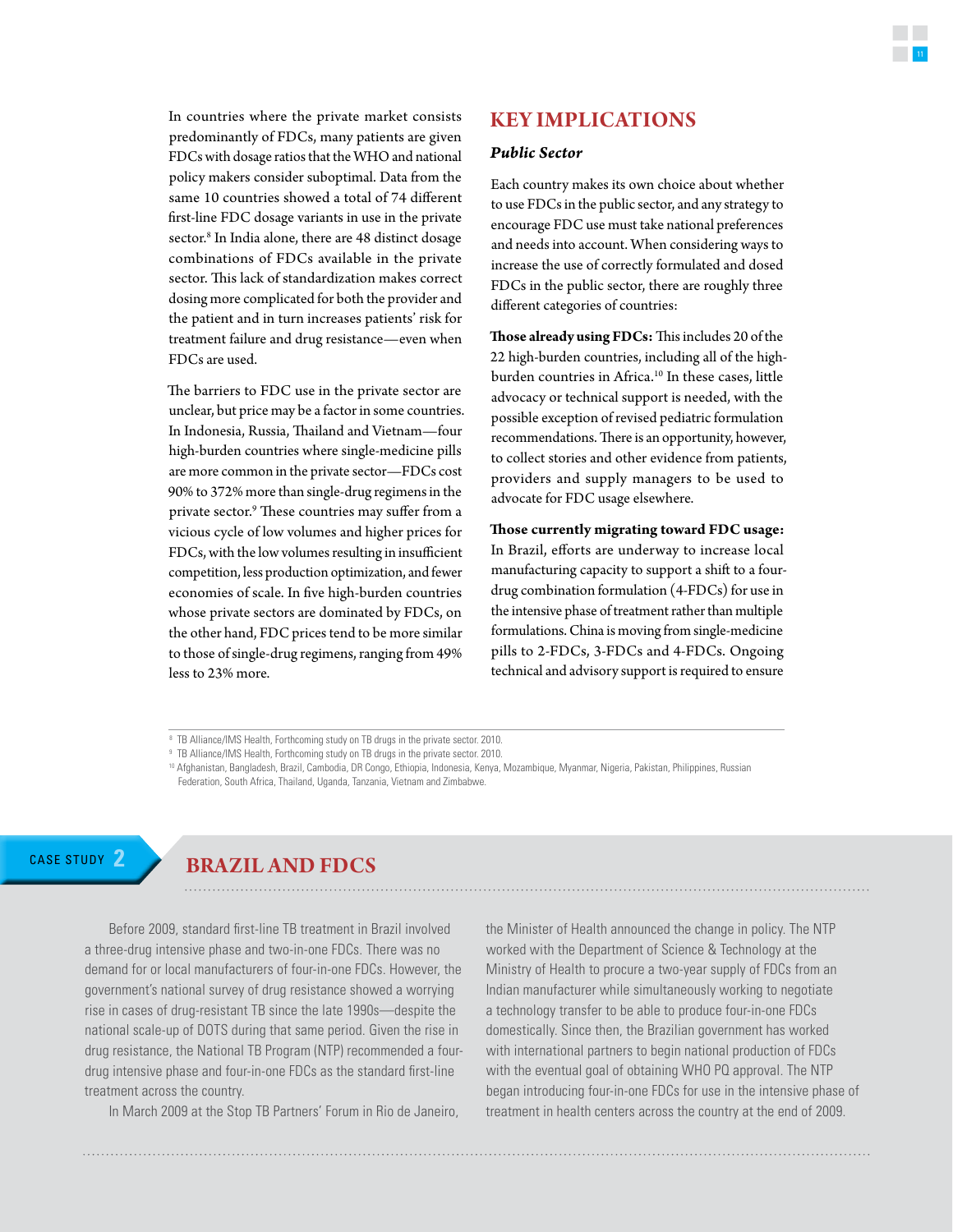that the new regimens are introduced effectively, local manufacturers are able to produce the products at adequate standards of quality, and the transition from single-drug pills to FDCs proceeds without supply interruption.

**Those with no plans to migrate to FDCs:** India continues to make the case that FDCs are not clinically or operationally superior to their current co-blistered, single-drug pills. FDCs have an advantage, though modest, in terms of pill burden. Depending on weight band, a patient on WHO pre-qualified FDCs will take an average of 3 to 4 pills daily, while patients on the higher dosed Indian co-blistered single-medicine pills will take 7 to 12 pills thrice-weekly. However, FDCs are not available in the doses required for the thrice-weekly dosing schedule currently required by the Indian national program. Moreover, opponents of using FDCs in India argue that co-blistered singlemedicine pills do not substantially increase the risk of non-adherence through selective consumption of co-blistered pills, and that they cost less than FDCs.

While differences of opinion persist, it is clear that any consideration of a transition to FDCs in India must be rooted in a more persuasive body of evidence around its relative merits, feasibility and potential impact for Indian patients.

#### *Private Sector*

To enhance quality of care, it is critical to engage manufacturers that supply TB medicines to the private sector and persuade them to design and use formulations that improve compliance and make treatment simpler for patients. At the same time, international partners and national actors should work together to ensure that national regulatory authorities are able to exert effective control over the types of medicines that reach patients, even in the private sector. Finally, in order to improve service delivery, efforts are needed to make public sector care a more attractive option for patients and to expand the reach of PPM programs so that more patients receive quality care in the private sector.

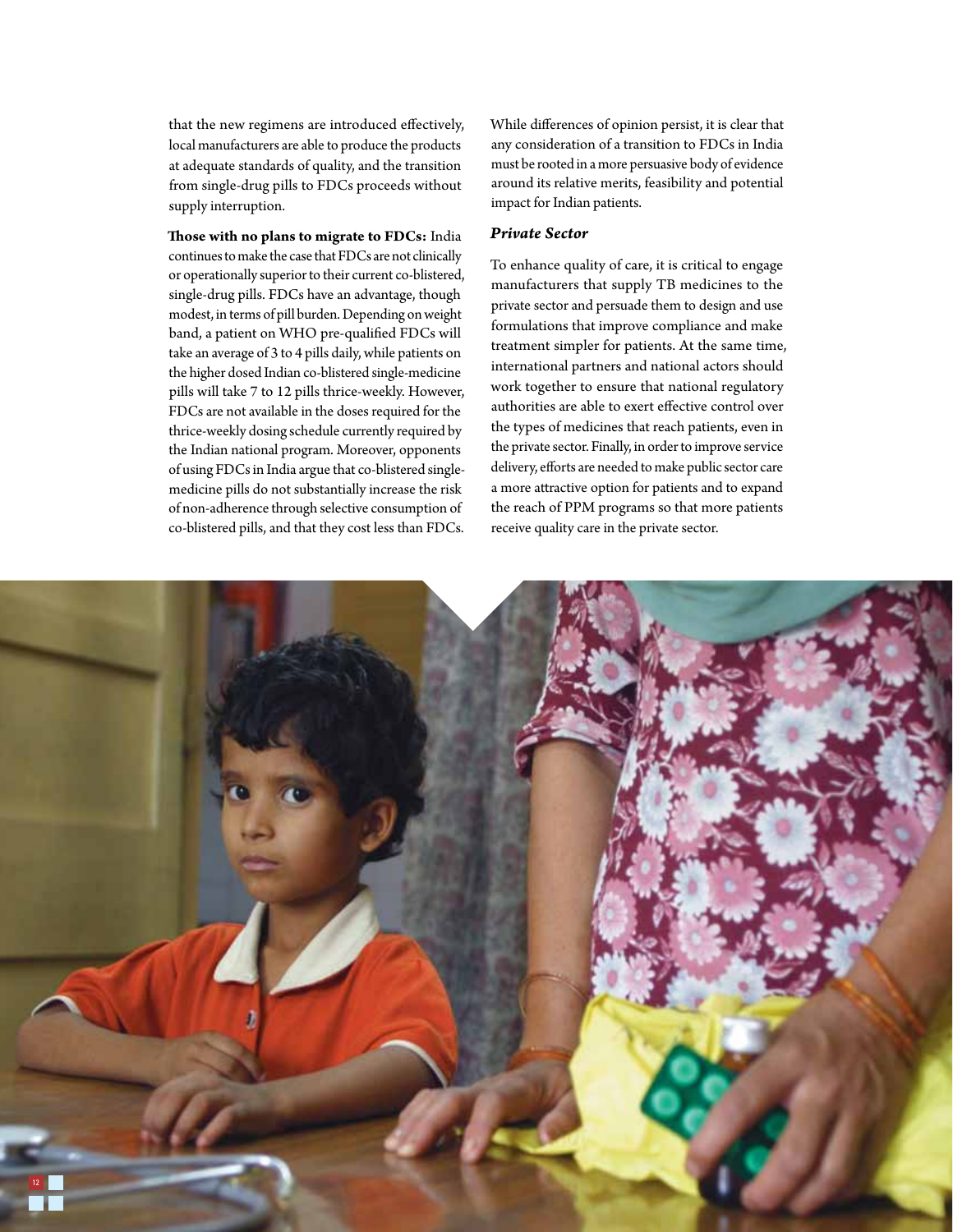## SECTION III MEDICINES OF ASSURED QUALITY

Many TB patients are at risk of failing treatment or developing drug resistance because they do not have access to quality-assured medicines. Whether due to negligence, human error or lack of resources, substandard medicines—drugs that are unstable, at a wrong dosage, mislabeled, with poor bioavailability, or otherwise compromised are all too common in high-burden countries. Substandard medicines can make TB treatment ineffective, even dangerous.

Ensuring access to safe and effective medicines is a critical element of the global fight against TB and can limit transmission and prevent resistance. To do this, all participants in the fight against TB, including national TB programs, regulatory authorities, manufacturers, procurement agencies, donors, international organizations and other TB service providers, should promote and insist upon compliance with internationally recognized quality standards. These standards should be as good as or equivalent to the quality standards

recommended by the WHO, i.e., either approval from a stringent national drug regulatory authority or the WHO Prequalification Programme. These are the same standards used by GDF and the Global Fund to Fight AIDS, Tuberculosis and Malaria. Quality assurance (QA) policies should include good manufacturing practices, good distribution practices, and quality monitoring, including quality control testing and mechanisms to identify or report problems (see Figure 2 and Appendixes II and III for more details).



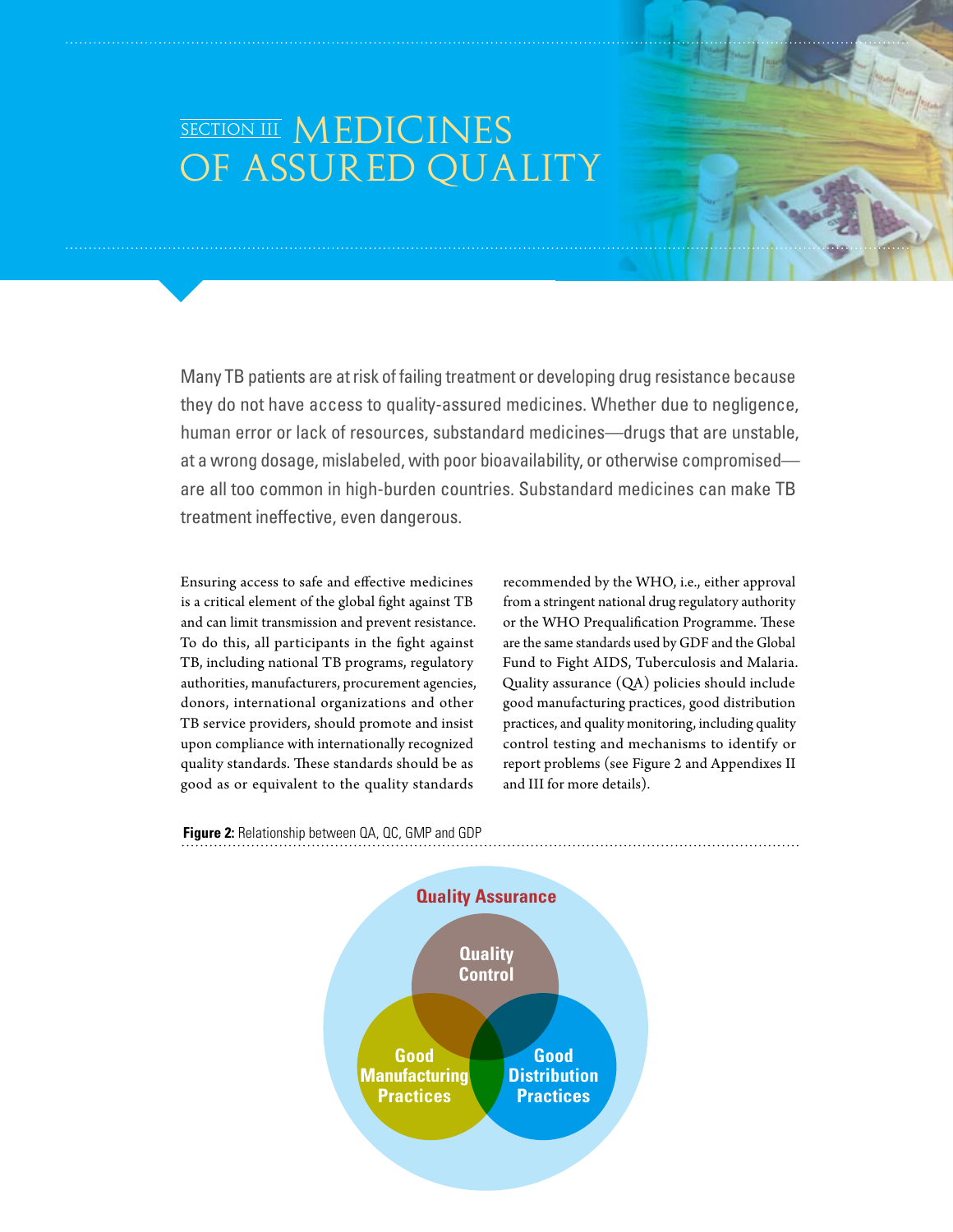Achieving adequate standards of quality requires overcoming a number of challenges. For manufacturers, adhering to stricter quality assurance levels may add to production costs, but volumes may increase if buyers are convinced of the value of quality medicines. Regulatory agencies may need additional technical capacity or political and financial support to fulfill their role in ensuring the availability of quality-assured medicines. This may involve increasing capacity for conducting reviews of product dossiers and auditing manufacturers. Given the urgency of the situation and the considerable social, medical and financial costs associated with increased disease burden and treatment of drugresistant TB, it is critical that these challenges are met and that TB patients are given the quality-assured medicines they need.

#### **The Current Situation**

#### *Public Sector*

Initial evidence suggests that many patients who seek TB treatment in the public sector are receiving medicines that do not meet the quality standards recommended by the WHO and required by the GDF. An examination of 10 selected national TB programs<sup>11</sup> found that an estimated 73% of public sector expenditures on first-line TB drugs across these countries are spent on drugs that are not required to adhere to the international 'gold-standard' level of QA recommended by the WHO and required by the GDF (see Figure 3).

The same study also found a strong link between the source of funding for first-line TB medicine

**Figure 3:** Public first-line TB market across ten countries, 2009 (100%= US\$88.9 million)\*



\*2009 data except Indonesia, South Africa and China, where most recent available pre-2009 data was used. \*\* GDF/ICH QA refers to medicines that are known to meet the quality standards set out by GDF/GF, i.e., products that are approved by a stringent regulatory authority, have WHO PQ, or have temporary ERP (Expert Review Panel) approval. Non-GDF/ICH QA refers to all other standards of quality assurance. Source: Clinton Health Access Initiative, 2009.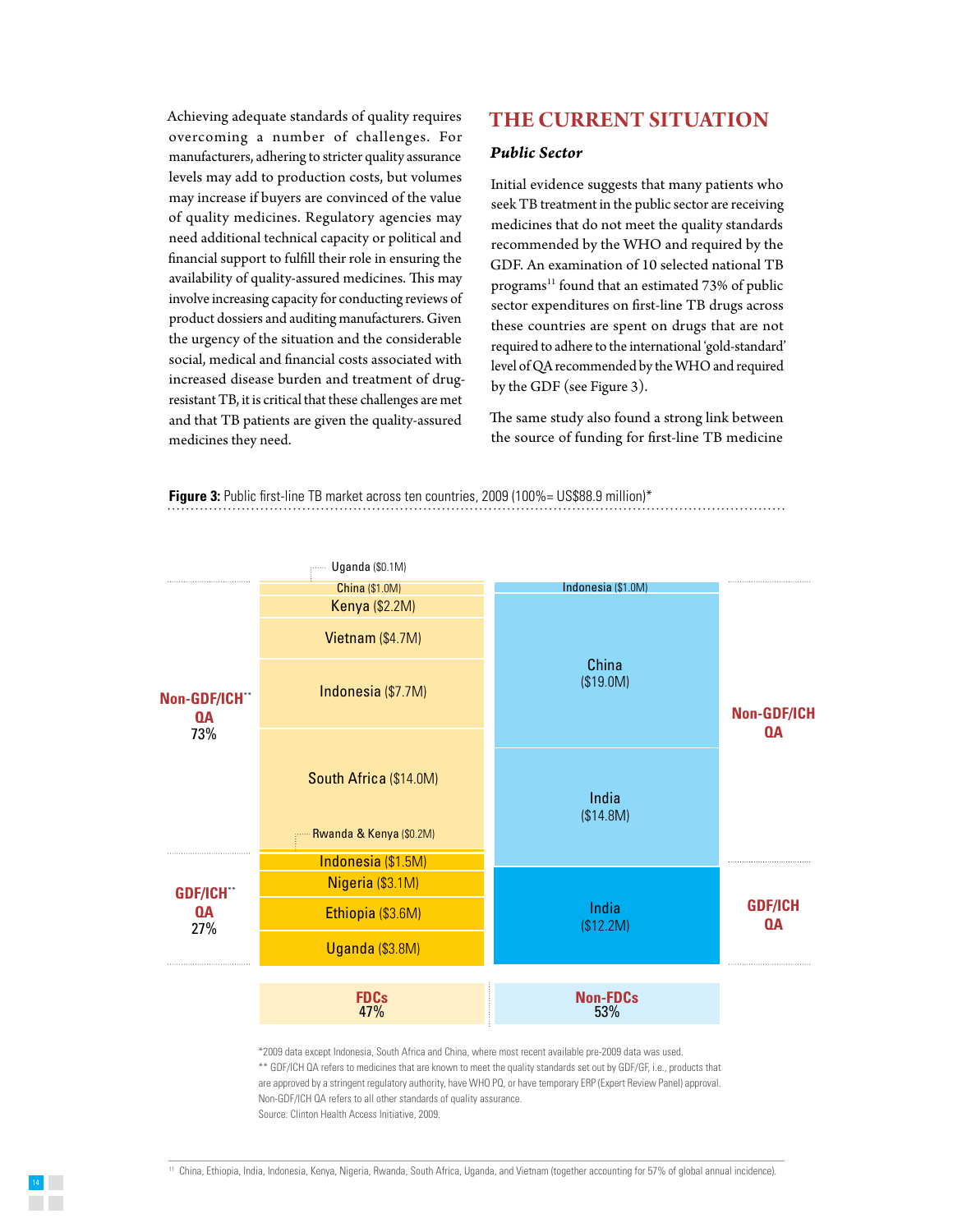and their quality standards. When governments procure TB medicines with their own funds, they almost never require the same stringent level of QA (see Figure 3) as that required by Global Fund/GDF funded products.<sup>12</sup> This may be driven in part by national preferences to source medicines from local manufacturers who may not have the technical capacity or financial incentives to adhere to international levels of quality assurance. Evidence suggests that this pattern is widespread. Thirteen of the 22 high-burden countries (representing 63% of the global TB burden) purchase at least some of their first-line TB medicines from domestic manufacturers.<sup>13</sup>

#### *Private Sector*

Very little is known about the quality of TB medicines in the private sector. Private sector patients may be at risk from substandard medicines due to weak local regulatory agencies, quality standards that are not clearly specified by providers, and low patient awareness of poor quality medicines—many of the same challenges facing the public sector. The added costs of producing quality-assured products also suggest that manufacturers will not produce quality-assured TB medicines for the private sector as long as they are not required to by regulators, patients or providers. Many developing country manufacturers have separate production lines for internal and external markets based on the different standards required domestically and internationally. For example, some manufacturers that produce WHO prequalified TB medicines simultaneously produce different, lower quality medicines for less regulated markets because they are cheaper to make and there is no requirement or demand for higher levels of quality assurance.

This evidence suggests that one way to enforce quality standards in the private sector is to encourage manufacturers that supply drugs to the private sector to produce only quality-assured medicines, either through direct dialogue, stricter regulations, international pressure or efforts aimed at increasing demand. This can be a difficult task considering the large number of manufacturers producing off-patent, first-line TB medicines in many countries. The private market for FDCs, however, is more concentrated than

the loose-drug market, with just four manufacturers<sup>14</sup> capturing nearly 70% of the overall private market share across the 10 countries<sup>15</sup> examined. Three of these manufacturers produce at least some TB medicines that are WHO prequalified and have manufacturing sites compliant with WHO GMP.

#### **Key Implications**

Changing this situation is a shared responsibility that will require the efforts of a range of actors, including: national TB programs, donors and service providers who purchase medicines; distributors who deliver them; manufacturers who make them; and regulatory agencies who monitor them. These actors face a number of barriers, including the potentially higher costs of making better quality products, a lack of political will, and the challenges of enforcing quality requirements once they are in place. Even in countries that rely on medicines procured by the GDF, national health systems still need to be responsible for ensuring that the medicines reach patients in a timely manner without the deterioration of quality during distribution.

The WHO has developed a number of recommendations to help guide national TB programs, manufacturers and regulatory authorities to ensure that QA systems are in line with international standards. Central to these is WHO GMP, which can certify that products are consistently produced, packed in a controlled, uncontaminated environment, and controlled according to WHO quality standards. The WHO and other organizations can provide technical assistance to help manufacturers achieve these standards. Other examples are guidelines on registration requirements, Good Distribution Practices, Good Laboratory Practices for quality control testing, and International Pharmacopoeia for pharmaceutical requirements.

These efforts, however, also need to be accompanied by regulations from national regulatory bodies requiring manufacturers to meet appropriate QA standards; otherwise, the extra costs of producing quality-assured medicines in a competitive marketplace will discourage manufacturers from paying for better quality. Raising the regulatory standards of national regulatory authorities may

13 TB Alliance/MSH, Country Introduction Study, 2009.

<sup>12</sup> Clinton Health Access Initiative, interviews, 2009.

<sup>14</sup> Lupin, Macleods Pharma, Wyeth, Sandoz.

<sup>&</sup>lt;sup>15</sup> Bangladesh, China, India, Indonesia, Pakistan, Philippines, Russian Federation, South Africa, Thailand and Vietnam. TB Alliance/IMS Health, Forthcoming study on TB drugs in the private sector, 2010.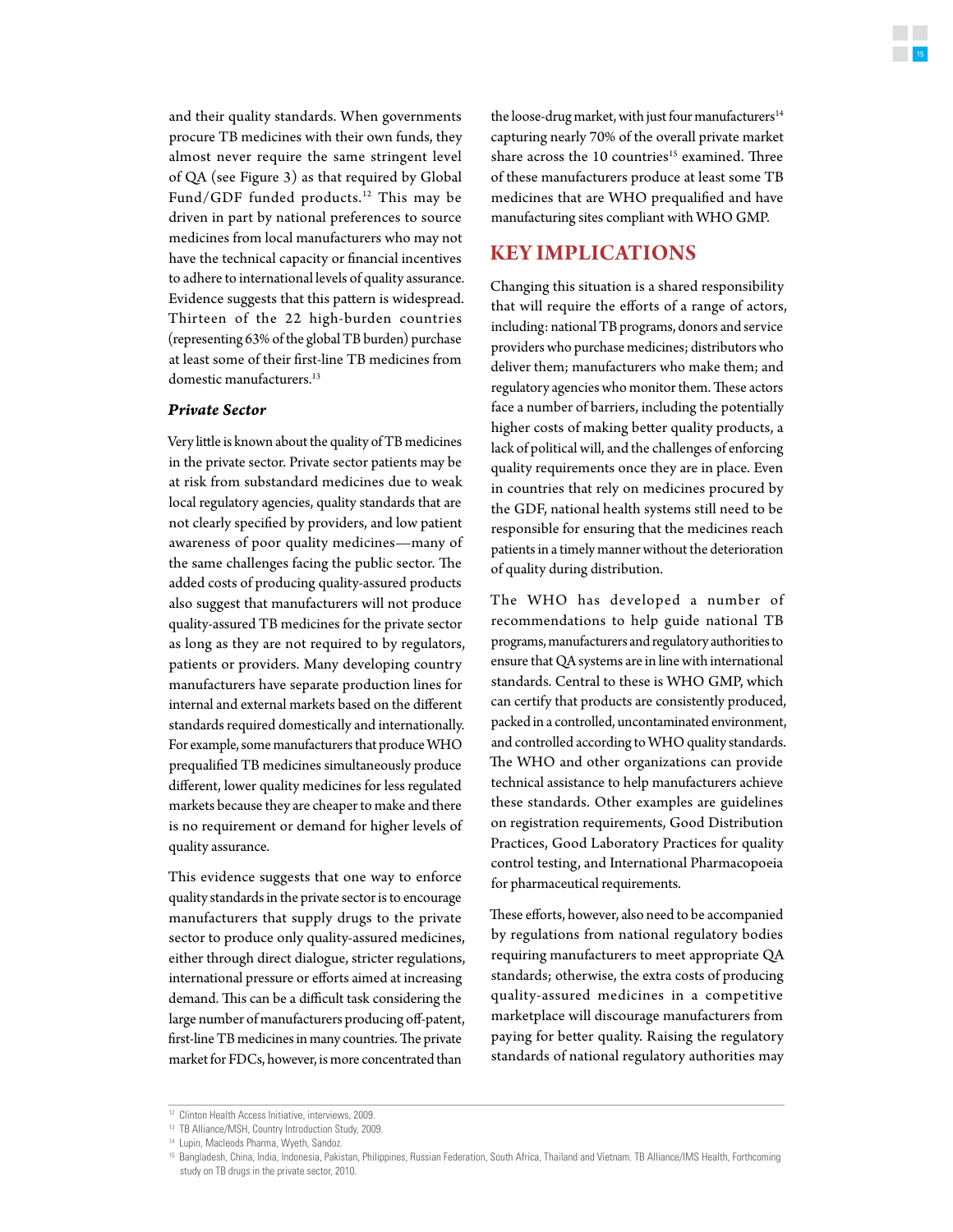

be one of the most effective ways to raise quality standards on a broad scale. But this raises a number of resource and technical challenges, and there is no international framework to recognize the level of stringency of national regulatory authorities.

Instead, countries can work together to harmonize technical requirements for drug regulation so that there is a common understanding of what stringent quality entails. The International Conference on Harmonisation (ICH) is one example of this sort of cooperation, but it does not include developing or middle-income countries. Regional cooperation between national regulatory authorities, on the other hand, can allow regulators to work together to harmonize technical requirements and achieve higher regulatory standards, often with the support of the WHO and other partners. The WHO has also created the International Conference of Drug Regulatory Authorities, which offers another forum to improve and increase harmonization among national regulatory authorities. Numerous regional harmonization efforts are also underway.

Ultimately, the best way to improve access to qualityassured TB medicines may be to increase demand for them. National TB programs need to demand that the medicines they distribute are qualityassured according to international standards or to ask for procurement assistance to ensure quality. International standards should be demanded in tender documents, and vigilance is required on the part of procurement agents to ensure that the product specified in the contract is the actual product supplied.

Private sector health providers can also play a role in increasing demand for quality-assured TB drugs by committing to only use quality-assured medicines. Similarly, FDC manufacturers that are capable of producing quality-assured FDCs—but often do not for unregulated markets—should agree to only produce quality-assured FDCs, regardless of the intended market. This will require a change from purchasers to no longer accept sub-standard drugs. Achieving these goals will not be easy but has the potential to improve the quality of treatment for patients around the world and reduce the risk that further drug resistance will emerge.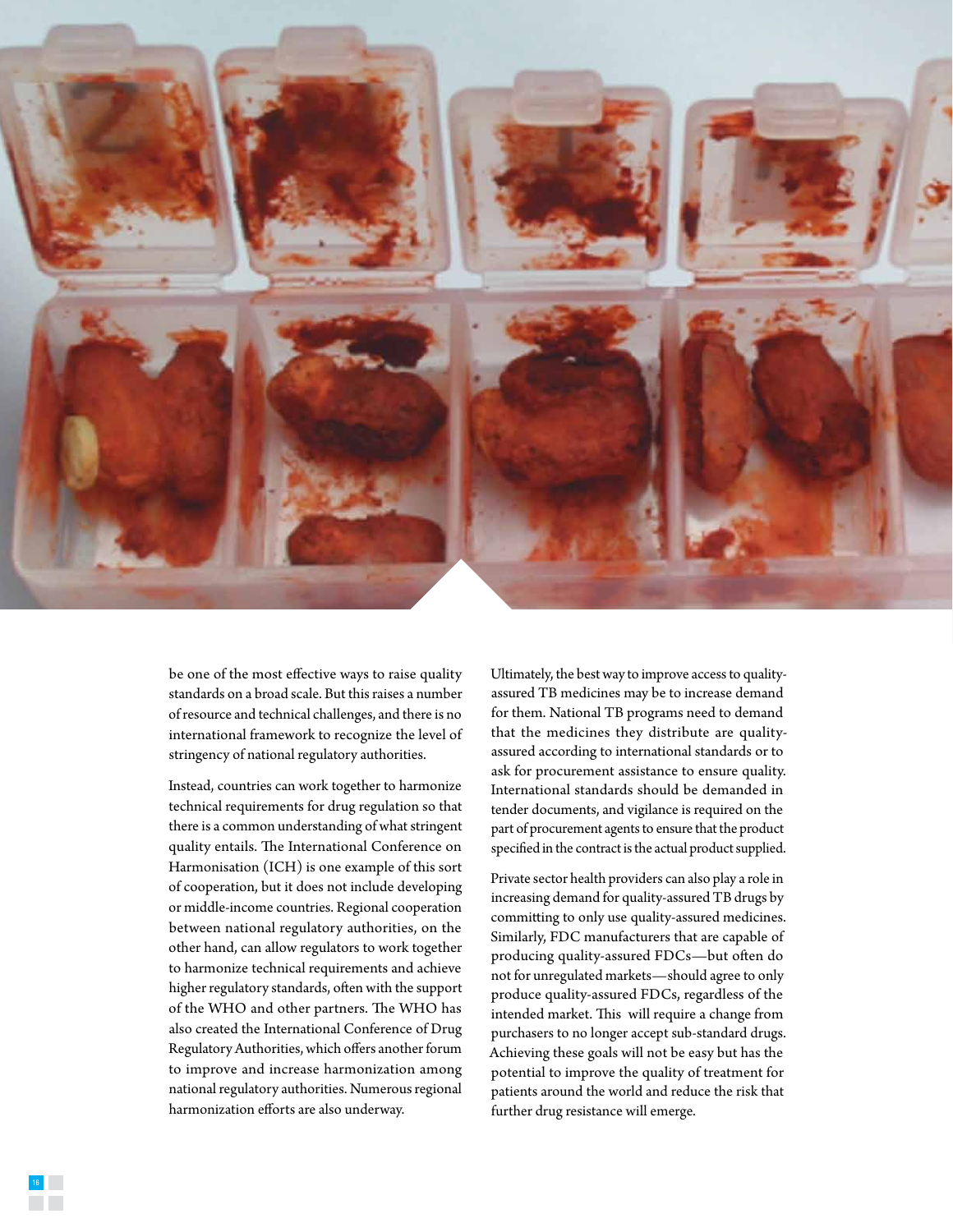#### **Quality Control**

#### *The Current Situation*

Quality control  $(QC)$  is an important, but oftenneglected, aspect of ensuring that patients are getting quality-assured medicines. QC is the testing and validation of a product at different stages of development, manufacturing, shipping, storage and use. Product quality testing is often dependent on complex and expensive technologies, and many countries lack the necessary resources to access the reference standards or to implement effective and sustained programs. Reference standards, for example, are a critical element of effective QC but are often prohibitively expensive. Furthermore, testing equipment often breaks down due to inadequate maintenance, and repairs can take months. Interruptions to the supply of reagents and other consumables can compound this problem. Renewed effort is required at both the country and global levels to address these challenges and ensure robust quality control systems.

The WHO Prequalification of Quality Control Laboratories program provides assistance and recommendations to help quality control laboratories meet the internationally recommended standards for testing medicines. The program contributes to capacity building of national quality control laboratories in developing countries through technical assistance, training and guidelines.

#### *Key Implications*

Any discussion of QC must begin with a broader consideration of QA, because quality cannot be tested into a product but must be built in. In other words, QC is only effective if there is a strong QA system in place. Additionally, QC alone cannot ensure product quality, as there is no way to test for every possible gap in quality. WHO PQ, and the resulting documentation from that process, should be used to direct QC processes to test for high-risk gaps (see Appendix II for details).

Even in countries with limited resources or QC experience, quality control systems can be designed to maximize impact despite these limitations. Countries seeking to establish or improve QC processes should:

**Assess current status and risk profile:** How robust are QA requirements for manufacturers? Where are the risks? Are there particular manufacturers, medicines or points along the supply chain that may be particularly vulnerable? Based on the answers to these questions, countries can determine the type of QC that will most effectively target their specific sources of risk.

**Assess resources and capacities:** What level of lab testing capacity is available? If capacity is limited, can arrangements be made with either national or supranational reference labs that have the appropriate testing capabilities? Are there resources available to fund appropriate QC testing?

### CASE STUDY **3 China and Drug Quality**

China has the second largest burden of TB and one of the highest burdens of MDR-TB in the world. In 2009, at the WHO Ministerial Meeting on M/XDR-TB in Beijing, the Chinese government announced that it was planning to reinvigorate its approach to TB and improve basic TB care to prevent the spread of drug resistance.

As part of this effort, the Ministry of Health plans to gradually expand the use of FDCs in the National TB Control Program over the next few years. It launched a partnership with the Bill & Melinda Gates Foundation aimed in part at improving the quality of FDCs. The Chinese State Food and Drug Administration (SFDA) is updating the FDC sections of the Chinese Pharmacopoeia, developing GMP

inspection guidelines for FDC manufacturers, and working on a better post-marketing surveillance program for FDCs. The latter includes a comprehensive system for testing medicines for quality at every step of the distribution process, from manufacturers to users.

The SFDA recently issued new GMP guidelines for Chinese manufacturers that are similar to international guidelines. Supported by the Bill & Melinda Gates Foundation, the WHO PQ department is helping several interested FDC manufacturers improve their production standards so that they are in line with both Chinese and international GMP standards. Eventually, this project aims to help these manufacturers submit dossiers for WHO PQ approval of their TB medicines.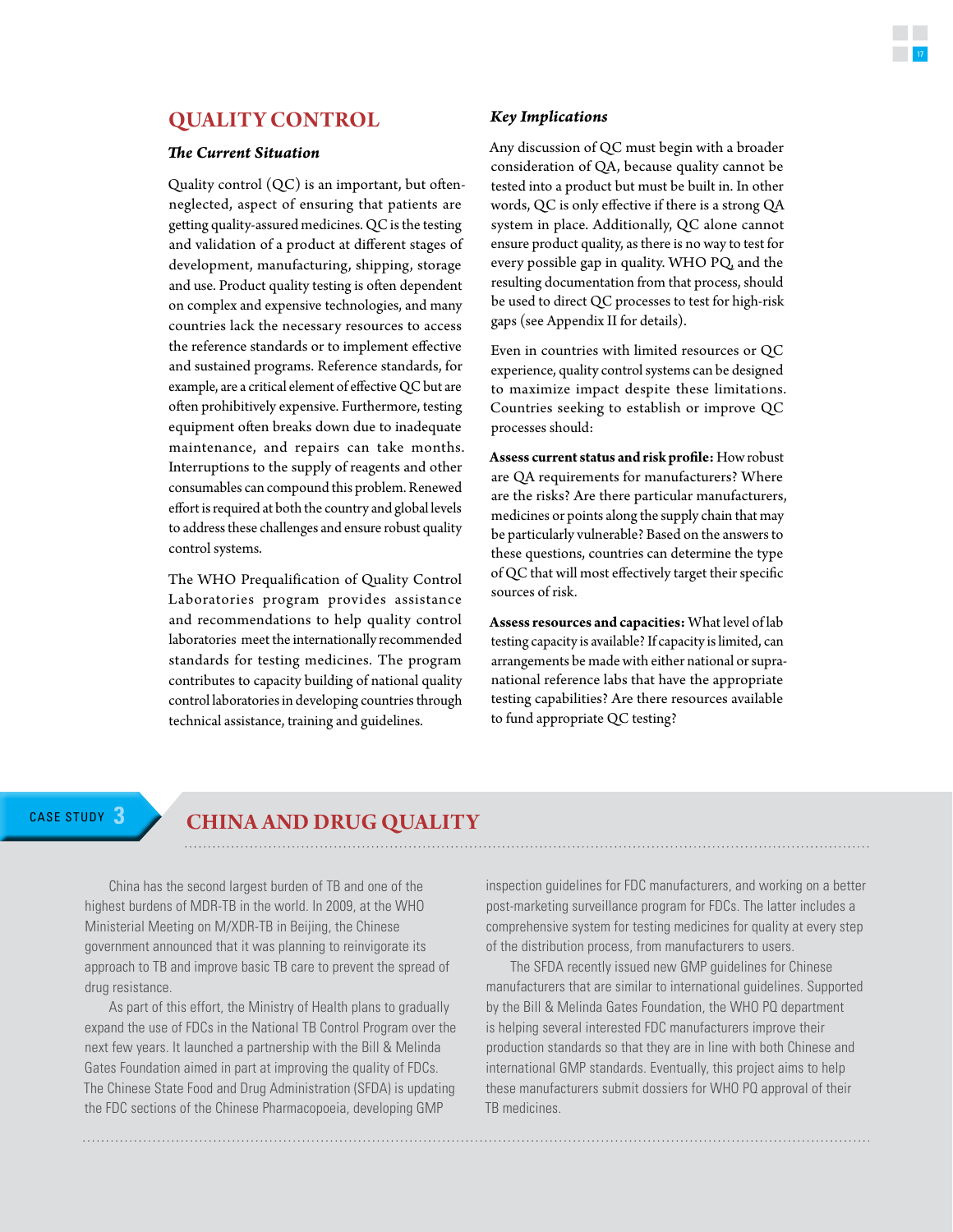## conclusion

. . . . . . . . . . . . . . . .

Although considerable gaps in knowledge exist, the evidence presented in this report paints a worrying picture of the state of first-line TB medicines worldwide. Far too many TB patients are not getting the simple, safe and effective medicines they need when they need them. When TB patients stop taking their medicines, are given loose pills, or receive low quality drugs, it can lead to increased suffering or death. It can also facilitate development of drug-resistant TB strains and further spread of the disease—putting everyone at risk of TB infection.

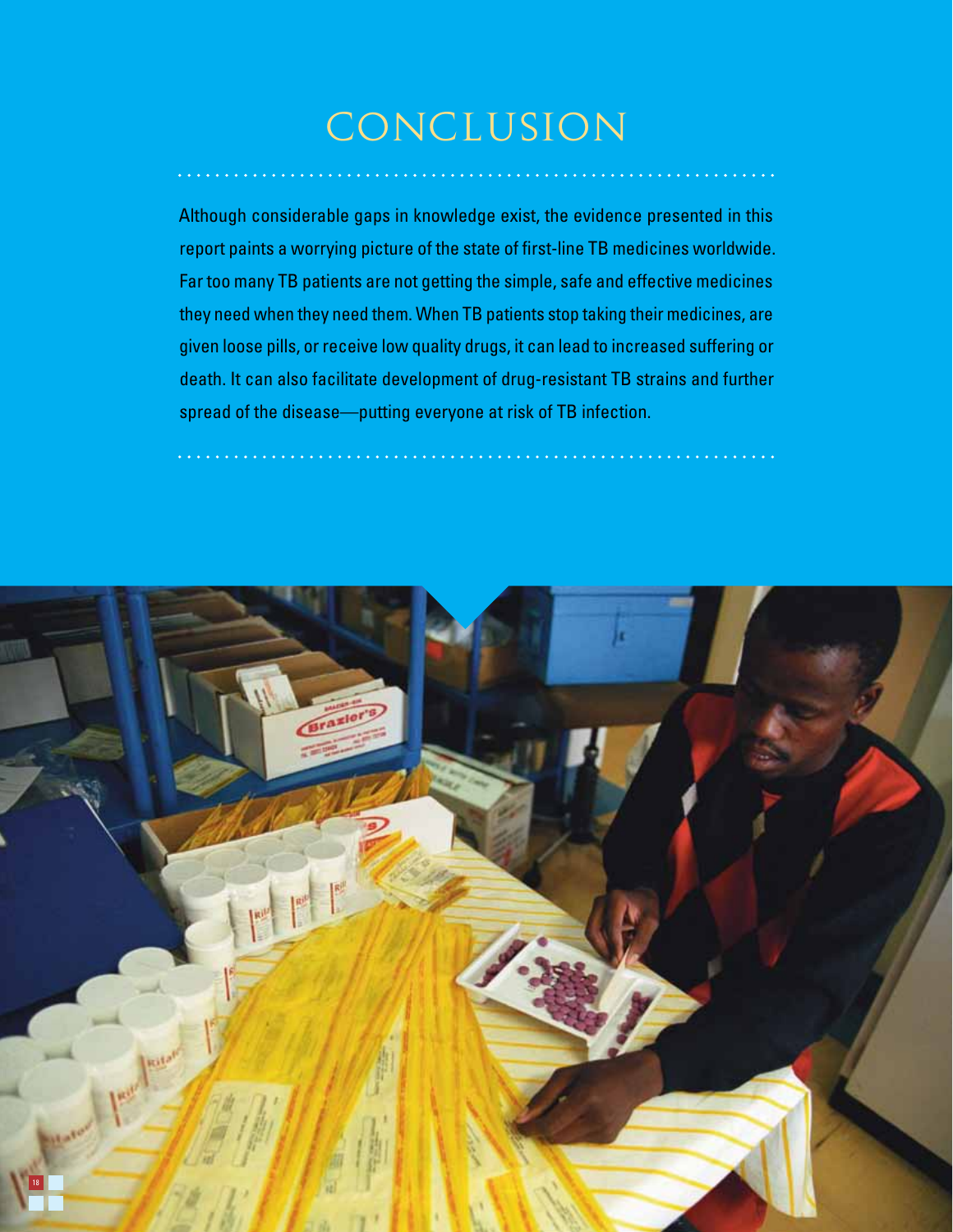Renewed political commitment to basic TB care is critical to addressing these challenges and defeating the disease in the long term. Even with the existing gaps in data, there is much that can be done immediately. Certain countries, such as China and Brazil, have already started taking steps in the right direction by committing to the manufacture and use of quality-assured FDCs throughout the public sector. The GDF is undergoing a restructuring that will lead to the establishment of a new Rapid Response Facility for stock-outs. This facility could help minimize country-level stock-outs by ensuring adequate buffer stock, supporting swift procurement and delivery, and establishing a Strategic Revolving Fund to guarantee orders of first-line drugs even when funding may be unpredictable.

But eliminating stock-outs and ensuring the uptake of quality-assured FDCs globally will ultimately require concerted effort and commitment from a range of actors at both the national and international levels. National TB programs, procurement officials and stock managers should work closely together to ensure comprehensive reporting mechanisms, forecasting models and rapid response procedures to prevent stock-outs. Additionally, international donors should ensure timely delivery of funds for procurement.

TB service providers, including national TB programs and private providers, should commit to only procuring and prescribing quality-assured FDCs for TB treatment to increase demand for quality-assured products. Manufacturers with the

proven expertise and capacity should commit to only produce quality-assured TB medicines, even for unregulated markets. National regulatory authorities can support these efforts by improving harmonization and enforcement of quality assurance policies that align with internationally recognized standards, such as WHO GMP guidelines. They should also institute QC testing throughout the supply chain, from manufacturers to users, to identify poor quality drugs. International donors have a critical role to play by providing technical and financial assistance to national actors and manufacturers where needed and restricting use of their procurement funds to purchase only products that are quality assured.

The situation is urgent, and complacency presents serious risks. There are currently a number of new TB drugs in the pipeline that may significantly improve TB treatment and prove effective against existing drug-resistant strains. Once available, new TB drugs will need to be manufactured and distributed in a way that guarantees their availability and quality, or the world could quickly find itself facing many of the same challenges—particularly drug resistance that we face today. Improving basic TB care now can ensure that new drugs will be used appropriately and effectively long into the future.

All TB patients, regardless of where they live, have the right to simple, effective and appropriate medicines when they need them. Securing that right is a global responsibility.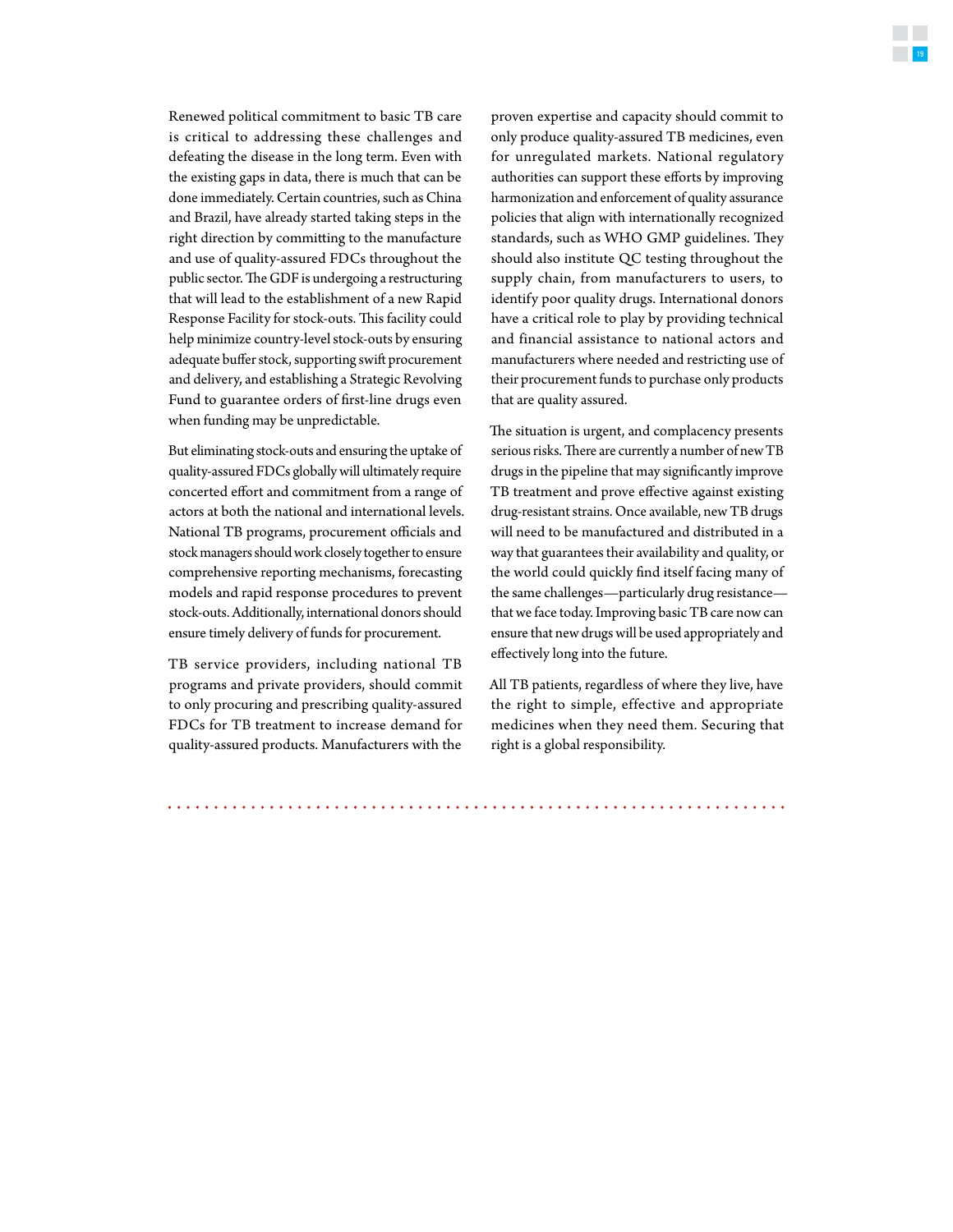### Definition of terms APPENDIX I

**Blister packs:** Pre-formed plastic packaging with pills in separate pockets but held together in a sheet.

**Co-blistered packs:** Blister packs containing several different TB medicines, often packed so a single day's or week's dose is contained in a single blister sheet.

**Drug resistance:** Tolerance of certain strains of bacteria to specific medicines or classes of medicine, rendering these medicines ineffective as anti-bacterial agents.

**Drug-resistant TB:** Strains of TB that have developed resistance to specific TB medicines or classes of TB medicines.

**First-line TB medicines:** The standard four medicines used to treat drug-sensitive TB: Rifampicin, Isoniazid, Pyrazinamide and Ethambutol.

**Fixed-dose combination (FDC):** Two or more medicines combined within a single pill.

**High-burden countries:** Twenty-two countries with the highest TB burden that together account for 80% of TB cases in the world.

**International Conference on Harmonisation of Technical Requirements for the Registration of Pharmaceuticals for Human Use (ICH):** An organization that aims to: address differences in the technical requirements for registration of new chemical entities; harmonize the interpretation and application of technical guidelines for registration; improve efficiency of global drug development and reduce redundant studies; and improve pharmacovigilance activities and quality assurance. ICH consists of six parties responsible for decision-making: the European Commission, the European Federation of Pharmaceutical Industries and Associations (EFPIA), the Ministry of Health, Labour and Welfare of Japan, the Japan Pharmaceutical

Manufacturers Association (JPMA), the Food and Drug Administration (FDA), and the Pharmaceutical Research and Manufacturers of America (PhRMA). It also includes three observers (WHO, European Free Trade Association and Canada). See Appendix II for a list of members, observers and associated authorities.

**International Pharmacopoeia:** A collection of quality specifications for pharmaceutical substances (active ingredients and excipients) and dosage forms, together with supporting general methods of analysis, that is intended to serve as source material for reference or adaptation by any WHO Member State wishing to establish pharmaceutical requirements.

20

**Pharmaceutical Inspection Convention and Pharmaceutical Inspection Cooperation Scheme** 

**(PIC/S):** Two international instruments between countries and pharmaceutical inspection authorities, which together provide an active and constructive cooperation in the field of GMP. There are currently 37 Participating Authorities in PIC/S.

**Quality-assured TB medicine:** TB medicine for which the manufacturing site and the product itself have been assessed by a stringent national regulatory authority or by the WHO PQ program for conformity with norms and standards for quality, safety and efficacy.

**Quality assurance (QA):** The totality of activities intended to ensure that products meet all the applicable specifications and are consistently produced, procured and moved in ways that minimize quality risks. QA is a broad concept covering all matters that influence the quality of a product, such as a product's conformity to specifications regarding identity, strength, purity and packaging.

**Quality control (QC):** The analytical testing of a product against predefined specifications, designed to assure product quality and consistency. QC includes testing and validation of a product at different stages of development, manufacture, shipping, storage and use.

**Single-drug pills:** Pills or other products that contain just one medicine.

**Stringent Regulatory Authority (SRA):** As per the Global Fund Quality Assurance Policy for Pharmaceutical Products, national drug regulatory authorities that are members or observers of, or authorities associated with, the International Conference on Harmonization of Technical Requirements for Registration of Pharmaceuticals for Human Use (ICH). See Appendix II for details.

**Stock-out:** When a pharmacy (in a medical store or health facility) temporarily has no medicine on its shelf. This can affect just one supply of medicines or all of them. A stock-out can be documented at one point in time or over a period of days, weeks or months.

**Substandard medicines:** Legally produced medicines that do not meet WHO quality standards (e.g., insufficient safeguards against wrong dosage, non-sterile injectables, non-stable products, cross-contamination, impurities, unclear labeling, etc.).

#### **WHO Prequalification Programme (WHO PQ):**

A program set up to facilitate access to medicines for HIV/AIDS, malaria and tuberculosis that meet unified standards of quality, safety and efficacy.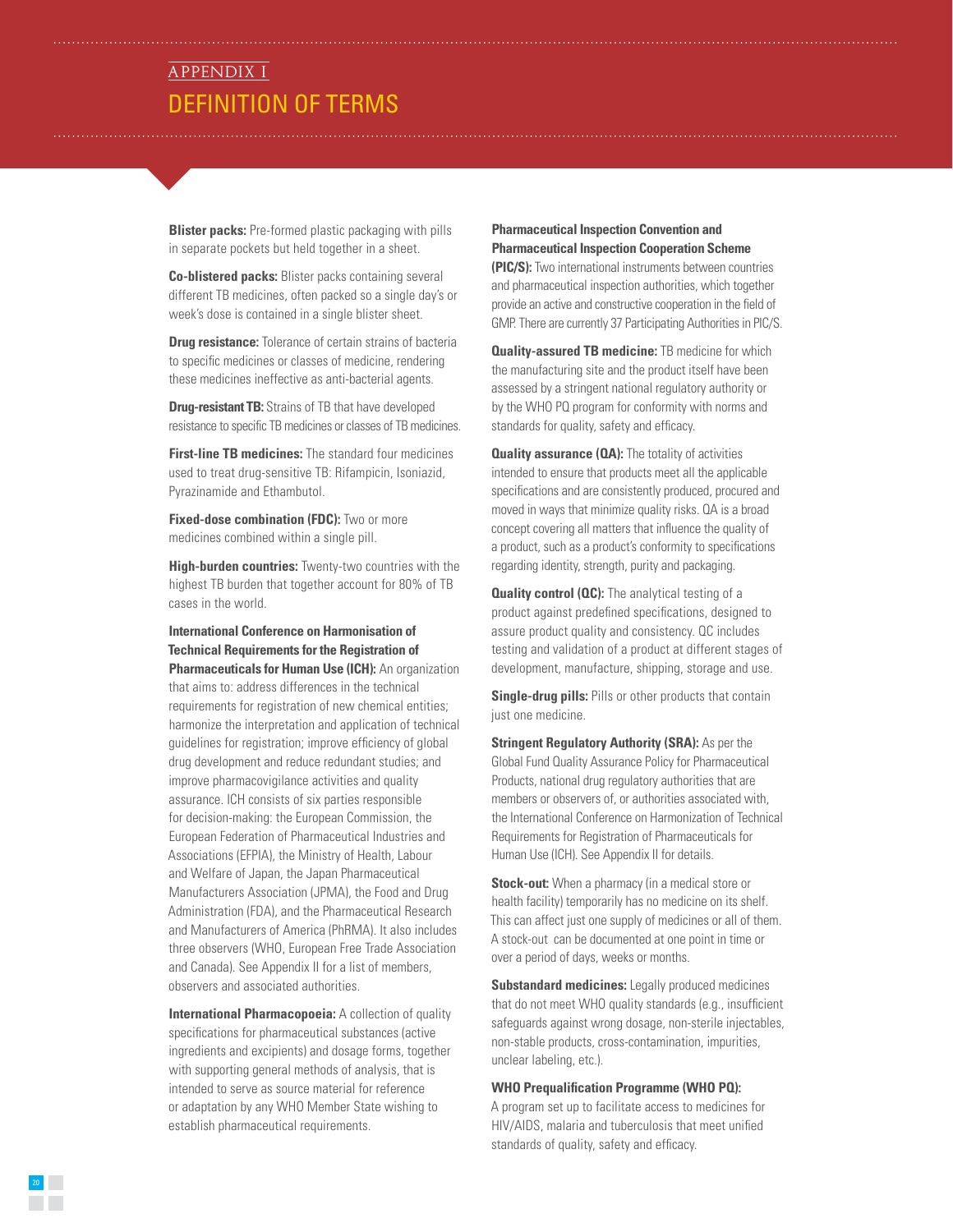### Definitions of Quality Assurance and Quality Control APPENDIX II

A quality-assured medicine is a medicine that has been evaluated and is made by manufacturers prequalified by the WHO Prequalification Programme and/or approved by Stringent Regulatory Authorities (SRA). SRAs include countries that are (a) a member of the ICH (EU member, Japan and USA); or (b) an ICH Observer, being the European Free Trade Association (EFTA) as represented by Swiss Medic, Health Canada and World Health Organization (WHO) (as may be updated from time to time); or (c) a regulatory authority associated with an ICH member through a legally binding mutual recognition agreement including Australia, Norway, Iceland and Liechtenstein (as may be updated from time to time).

WHO has developed norms, standards and guidelines to support countries in the development of QA systems, particularly involving the production, testing and distribution of pharmaceuticals. These include guidelines on GMP, GDP, QC testing and WHO PQ.

WHO PQ was established in 2001 to facilitate access to medicines that meet unified standards of quality, safety and efficacy. There are currently 18 WHO prequalified TB products available in the marketplace from six manufacturers. Countries can and are encouraged to specify this WHO PQ designation in their tender documents to ensure that only medicines that are quality assured will be made available to patients.

The GDF and the Global Fund have harmonized their quality requirements, which call for:

- The site of manufacture to be approved as GMP compliant by the WHO Prequalification Programme, an SRA or an authority participating in PIC/S.
- The product to be assessed and approved for safety, quality and efficacy by either WHO PQ, an SRA or an Expert Review Panel (ERP) convened by the WHO PQ Programme. The ERP approves products for a limited period of time.

QA processes create a uniform threshold of reliability for manufacturers and suppliers. The so-called "stringent" (or ICH) regulators insist on internationally recognized standards in terms of issues such as raw material purity, bio-equivalence studies, and/or site visit checks for GMP, whereas other regulators allow greater latitude in one or more of these areas.

Examples of components in an effective QA program include:

- Rigorous review of manufacturer/supplier and product documentation
- Inspection of facilities (manufacturing, storage, retail and dispensing) and product shipments
- Risk-based sampling and testing to verify compliance with standards (see Appendix III for more details)
- Mechanisms for the reporting of product problems by healthcare providers and consumers

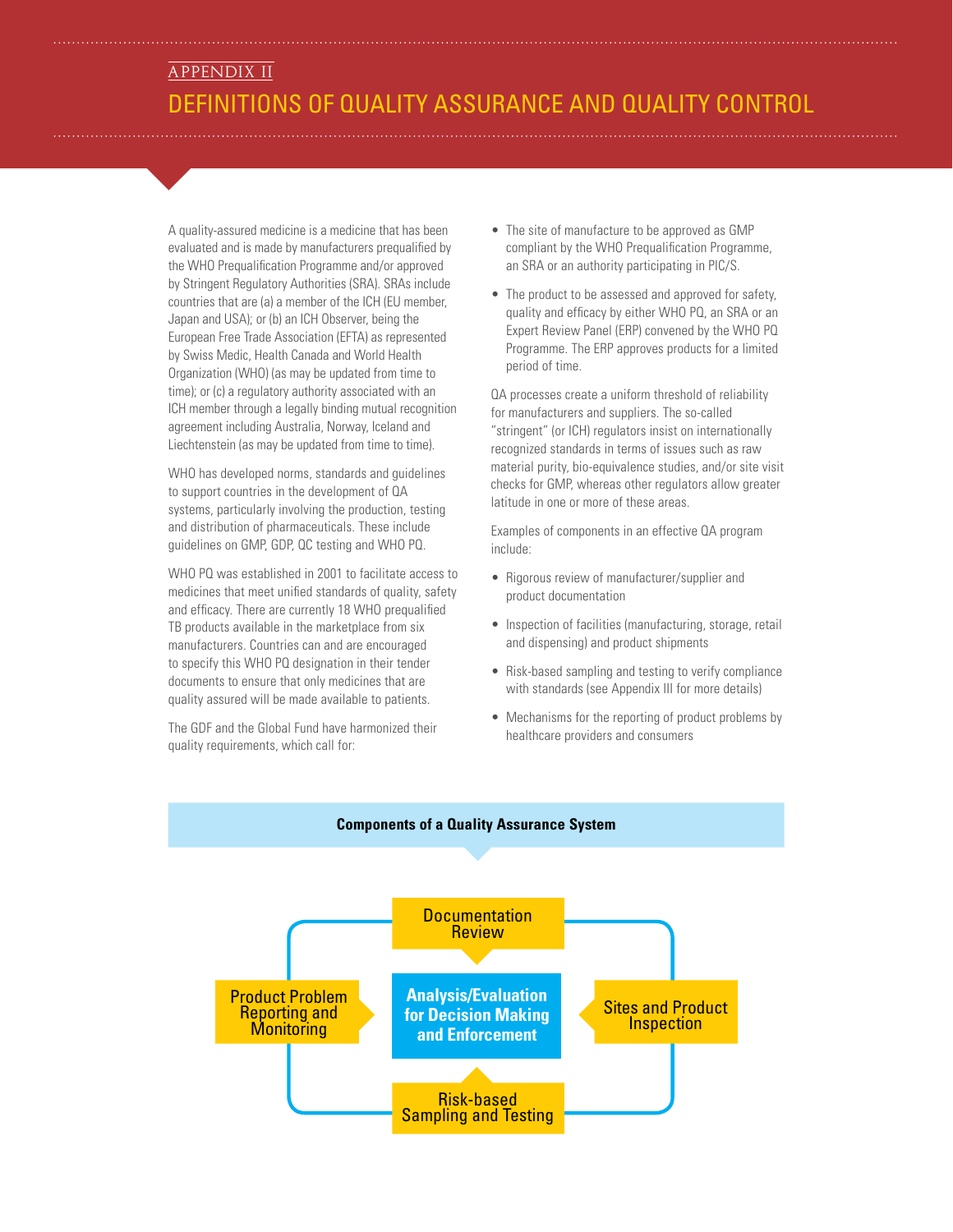### Three Tier, Risk-Based Product Quality Testing Approach APPENDIX III

From the perspective of procurement, risk is usually determined and defined by parameters such as previous "bad" experiences with received shipments or the use of "new" suppliers or suppliers of unknown reputation. There are some products that have a "higher" risk of problems, including products that require more manufacturing controls, products with biochemical characteristics that affect bioavailability, and drugs with narrow therapeutic windows. In general, higher risk testing costs more and costs decrease as one moves down the pyramid.

#### **Tier-three (tentiary/high risk) testing:**

Detection and identification of unusual impurities via use of specialized testing by highly trained personnel using specialized equipment with much higher levels of sensitivity and selectivity where risk is highest

#### **Tier-two (secondary/medium-risk) testing:**

Verification of compliance with legal reference method standards to test products that are suspected or found to be potentially substandard during primary screening

#### **Tier-one (primary/low-risk) screening:**

Broadly used for detection of significantly substandard and counterfeit products using simple methods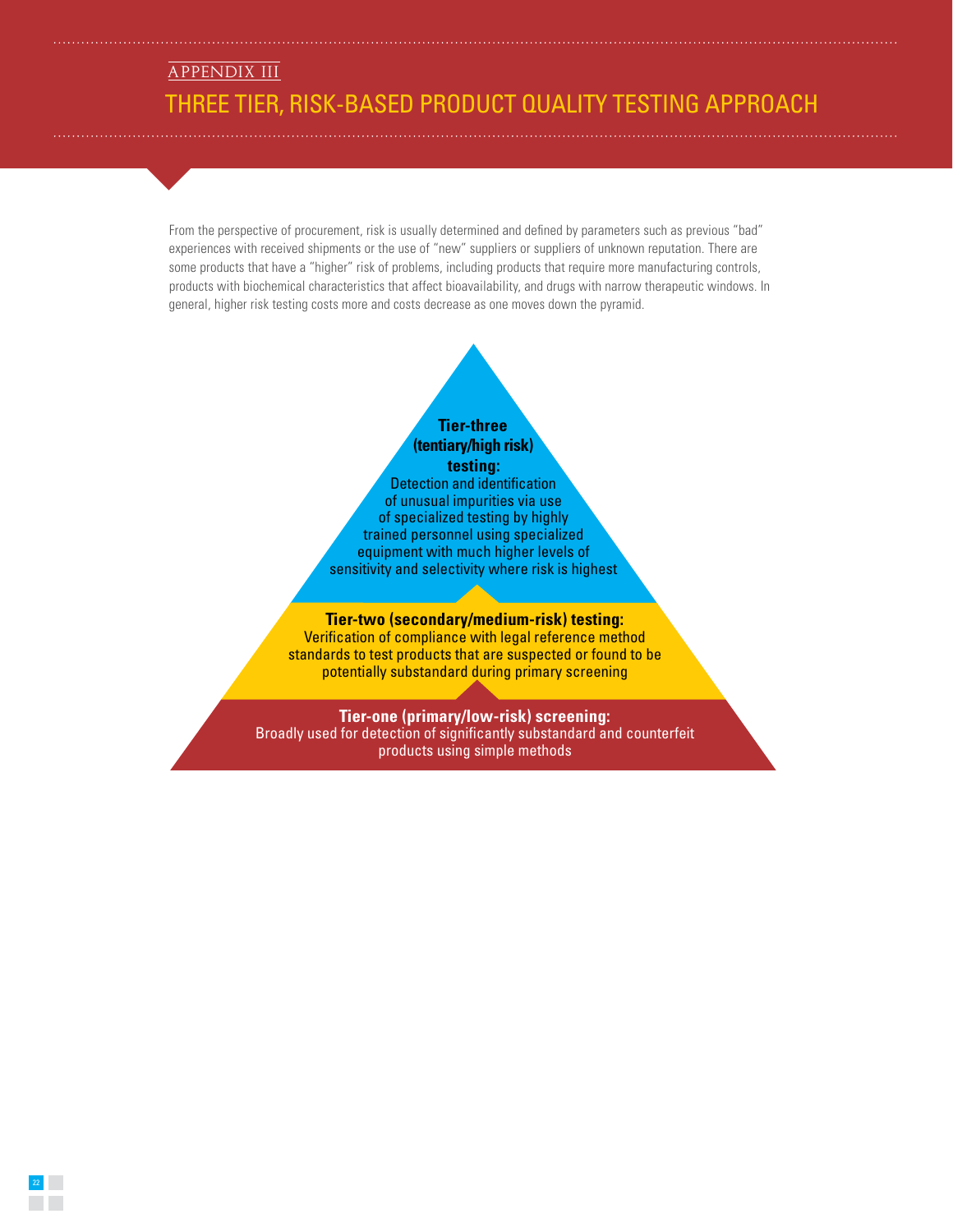### **FURTHER READING** APPENDIX IV

Global Alliance for TB Drug Development. Pathway to Patients: Charting the Dynamics of the Global TB Drug Market. New York, NY, USA, 2007. Available at: http://www.tballiance.org/

International Policy Network. Keeping It Real: Combating the Spread of Fake Drugs in Poor Countries. London, UK, 2009. Available at: http://www.policynetwork.net/

National Institute of Allergy and Infectious Diseases. Understanding TB: First-Line Treatment of Tuberculosis for Drug-Sensitive TB. *What is TB?,* May 2007. Available at: http://www.niaid.nih.gov/

Stop Stock-Outs Campaign. http://stopstockouts.org/

United States Pharmacopeia Drug Quality and Information Program. Ensuring the Quality of Medicines in Resource-Limited Countries: An Operational Guide. Rockville, MD: The United States Pharmacopoeial Convention, 2007. Available at: http://www.usp.org/workldwide/dqi/resources/technicalReports

WHO. Essential Medicines and Pharmaceutical Policies. http://www.who.int/medicines/

WHO. Global Tuberculosis Control: A Short Update to the 2009 Report. 2009. Available at: http://www.who.int/tb/ publications/global\_report/en/

WHO. New Technologies for Tuberculosis Control: A Framework for their Adoption, Introduction and Implementation. WHO/HTM/STB/2007.40. Geneva, Switzerland: WHO, 2007. Available at: whqlibdoc.who.int/ publications/2007/9789241595520\_eng.pdf

WHO. Operational Guide for National Tuberculosis Control Programmes on The Introduction and Use of Fixed-Doxe Combination Drugs. Geneva, Switzerland: WHO, 2002. Available at: http://apps.who.int/

WHO. Prequalification Programme: A United Nations Programme Managed by WHO. http://apps.who.int/prequal/

WHO. Quality Assurance of Pharmaceuticals: Meeting a Major Public Health Challenge. 2007. http://www.who.int/ medicines/areas/quality\_safety/quality\_assurance/en/

WHO. Treatment of Tuberculosis: Guidelines for National Programmes. 4th Edition. 2009. Available at: whqlibdoc.who. int/hq/2003/WHO\_CDS\_TB\_2003.313\_eng.pdf

Working Group on New TB Drugs. http://www.newtbdrugs.org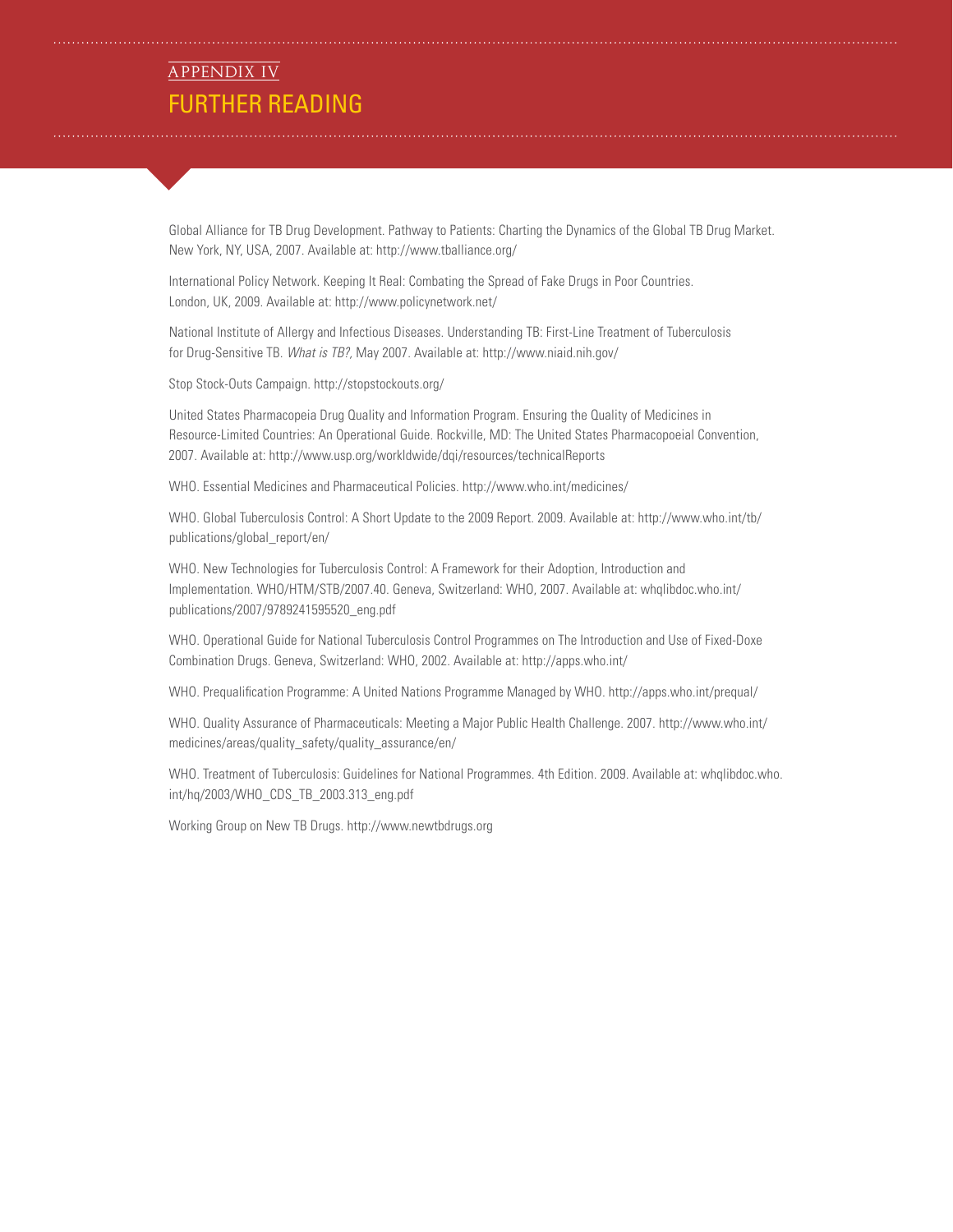### acknowledgements

The partners that compiled this report gratefully acknowledge the invaluable contributions of numerous organizations and individuals, without whose help and support this report would not have been possible.

The idea and content came out of a meeting held at the offices of the Global Alliance for TB Drug Development in New York City on March 31, 2010. Attendees at the meeting provided considerable input and guidance for this report, and many of them spent a significant amount of time and effort compiling and editing in the months following the meeting.

In particular, we would like to thank the following people for their extensive feedback and ongoing participation in this effort:

Michael Kimerling, Bill & Melinda Gates Foundation

Amy Adelberger, Bill & Melinda Gates Foundation

Alexandra Farnum, Bill & Melinda Gates Foundation

Daniel Chin, Bill & Melinda Gates Foundation

Owen Robinson, Clinton Health Access Initiative

Yanfeng Lim, Clinton Health Access Initiative

Elizabeth Gardiner, Global Alliance for TB Drug Development

William Wells, Global Alliance for TB Drug Development

Heather Ignatius, Global Alliance for TB Drug Development

Julia Geer, Global Drug Facility

Paloma Marroquin Lerga, Global Drug Facility

John Loeber, Global Drug Facility

24

Maria Sarquella, Global Drug Facility

Thomas Moore, Global Drug Facility

Cécile Mace, International Union Against Tuberculosis and Lung Disease

I.D. Rusen, International Union Against Tuberculosis and Lung Disease

David Lee, Management Sciences for Health

Helena Walkowiak, Management Sciences for Health

Karen Day, Médecins Sans Frontières

Mark Harrington, Treatment Action Group

Nitin Patel, IMS Health

Colin Ge, IMS Health

David Gold, Global Health Strategies

Brad Tytel, Global Health Strategies

Ian Temple, Global Health Strategies

The Global Health Strategies team in New York

Some partners listed here contributed to the document but do not necessarily agree with all of its content.

We also appreciate the thoughtful input of the report's designer, Donna Lomangino and Lomangino Studio, Inc.

The photo in the header on page 8 was taken by John-Michael Maas of Darby Communications. The image of unstable medicines on page 16 was provided by Cécile Mace of the International Union Against Tuberculosis and Lung Disease.

The rest of the photos in this report appear courtesy of the World Lung Foundation Image Library.